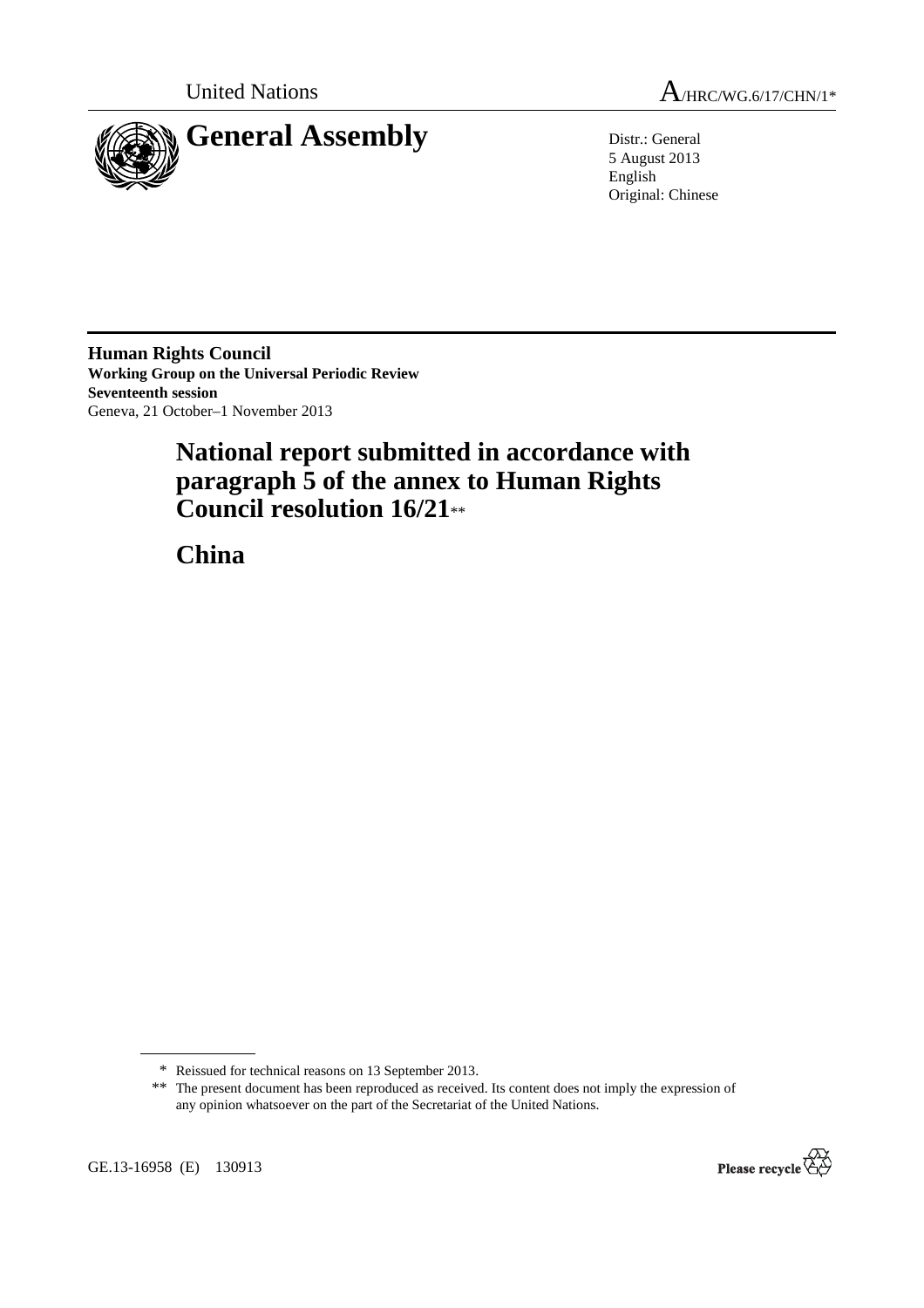## **I. Methodology, consultation process and background**

## **А. Methodology and consultation process**

1. The present report was compiled on the basis of the "General guidelines for the preparation of information under the universal periodic review" as set forth in Human Rights Council Decision 17/119: Follow-up to the Human Rights Council resolution 16/21 with regard to the universal periodic review (document A/HRC/DEC/17/119). It focuses on introducing the policies and practices undertaken to promote and protect human rights in China, including the Mainland, Hong Kong Special Administrative Region and Macao Special Administrative Region since the first-cycle universal periodic review in 2009, as well as the implementation of recommendations accepted at the time of the first-cycle review, the challenges remaining, and future goals for human rights work. In accordance with the principle of "One Country, Two Systems", Parts V and VI of this report respectively introduce the corresponding conditions in the Hong Kong and Macao Special Administrative Regions of China, and were separately compiled by the governments of those Regions. A better understanding of the content of the present report can be gained by reading it in conjunction with the first national report submitted by China at the time of the 2009 review (document A/HRC/WG.6/4/CHN/1). **The bracketed paragraph numbers and recommendations cited in the sub-headings of the present report refer to those in the "Conclusions and/or recommendations" section of the Report of the Working Group on the Universal Periodic Review: China (document A/HRC/11/25).**

2. To compile the present report, China's Ministry of Foreign Affairs took the lead in setting up a special task force comprising representatives of nearly 30 legislative, judicial and administrative organs of the national Government (see Annex I for a complete listing). The Ministry also solicited the oral and written opinions of nearly 20 non-governmental organizations and academic institutions, including the All-China Federation of Trade Unions, the All-China Women's Federation, the China Society for Human Rights Studies, and the Institute of Law of the Chinese Academy of Social Sciences (see Annex II for a complete listing). Broad public input on the report was sought via the website of the Ministry of Foreign Affairs.

## **B. Follow-up on the first-cycle review (paragraph 116, recommendation 4)**

3. Following the first-cycle universal periodic review, the Ministry of Foreign Affairs led the formation of a working group on carrying out its recommendations. It distributed the aforementioned Working Group Report on the universal periodic review (containing the recommendations accepted) among the relevant organs of the national Government, and convened numerous meetings to study ways of carrying out the accepted recommendations and draw up concrete plans for their implementation. Information regarding the implementation of those recommendations and the resulting achievements is reflected in the specific content of the present report.

## **C. The concept and theoretical system of human rights under socialism with Chinese characteristics (paragraph 114, recommendations 23 and 25)**

4. China respects the principle of universality of human rights, and is of the view that all countries have a duty to take measures, commensurate with their national conditions, continuously to promote and protect human rights in accordance with the purposes and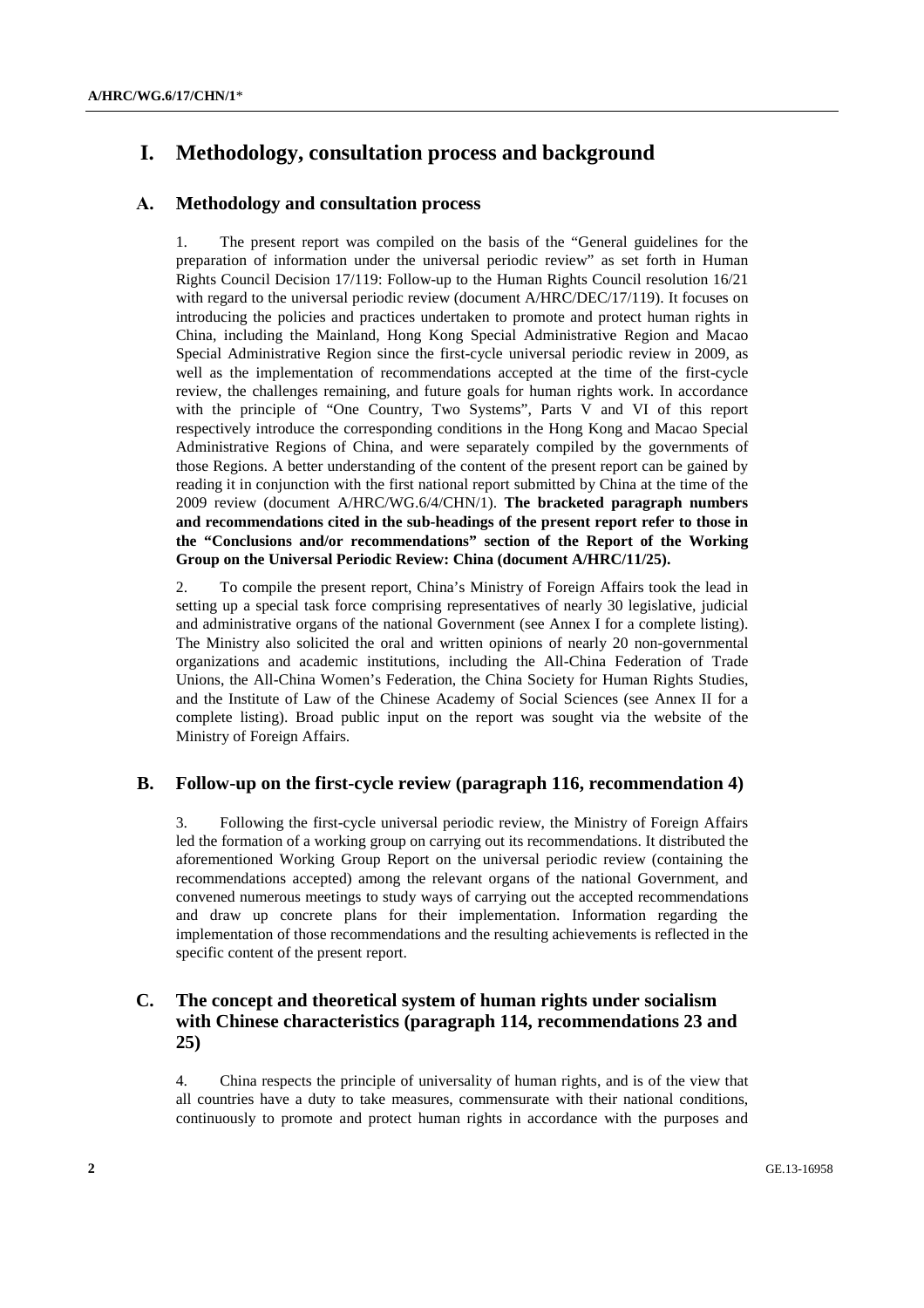principles of the Charter of the United Nations and the basic spirit of the Universal Declaration of Human Rights and the relevant international human rights instruments. The international community should accord equal attention to the achievement of civil and political rights, economic, social and cultural rights, and the right to development; it should also promote the coordinated development of individual and collective human rights. China is committed to carrying out exchanges and cooperation on human rights with all countries, and to promoting the resolution of human rights issues in a fair, objective and non-selective manner by the international community.

5. The Chinese Government is working to explore paths for human rights development, establishing a robust system of human rights safeguards, and continuously enriching the theory of human rights, all within the framework of socialism with Chinese characteristics. It strongly advocates a scientific outlook on development, emphasizes "putting people first", and takes the furtherance and protection of the right to subsistence and the right to development as first principles. It coordinates and promotes the safeguarding of civil, political, social, and cultural rights as well as the rights of special groups, develops a broader, fuller and sounder people's democracy, and comprehensively promotes the coordinated development of rights of all kinds. It fosters a fairer and more harmonious society, and works to ensure that every citizen enjoys a life of ever-greater dignity, freedom and well-being.

## **II. Legislative and institutional framework for promoting and protecting human rights**

## **A. Human rights legislation**

6. A legal system for socialism with Chinese characteristics finally took shape by the end of 2010. With the Constitution as its commander, this system took as its backbone the statutes comprising the many branches of Constitutional, civil, commercial, administrative, economic, social, criminal, and litigation and non-litigation procedural law, and was built using the multiple layers of legal norms found in legislative statutes and administrative and local rules and regulations. Since then, China has continued to strengthen its human rights legislation; six new statutes including the Law on Intangible Cultural Heritage and the Law on Mental Health have been promulgated, Amendment (VIII) to the Criminal Law has been passed, and 25 other statutes, such as the Criminal Procedure Law, the Civil Procedure Law, the Law on Lawyers, the Labour Contract Law and the Law on Prevention and Control of Occupational Diseases have been amended. Thus since its founding in 1949 up to the end of 2012, China had drawn up a Constitution and many other laws, of which a total of 243 are currently in effect; in this way, the framework of human rights law under socialism with Chinese characteristics has been continuously enriched and perfected.

## **B. China's accession to international human rights instruments and the current status of their implementation (paragraph 114, recommendation 1)**

7. China is a party to 26 international human rights instruments (see Annex III for a complete listing). It is a signatory to the International Convention on Civil and Political Rights (ICCPR); currently, the relevant organs of the national Government are continuing steadily to pursue administrative and legislative reforms in preparation for ratifying the Convention. During the period from early 2009 to July 2013, the Chinese Government took part in the review of its joint tenth through thirteenth reports to the Committee on the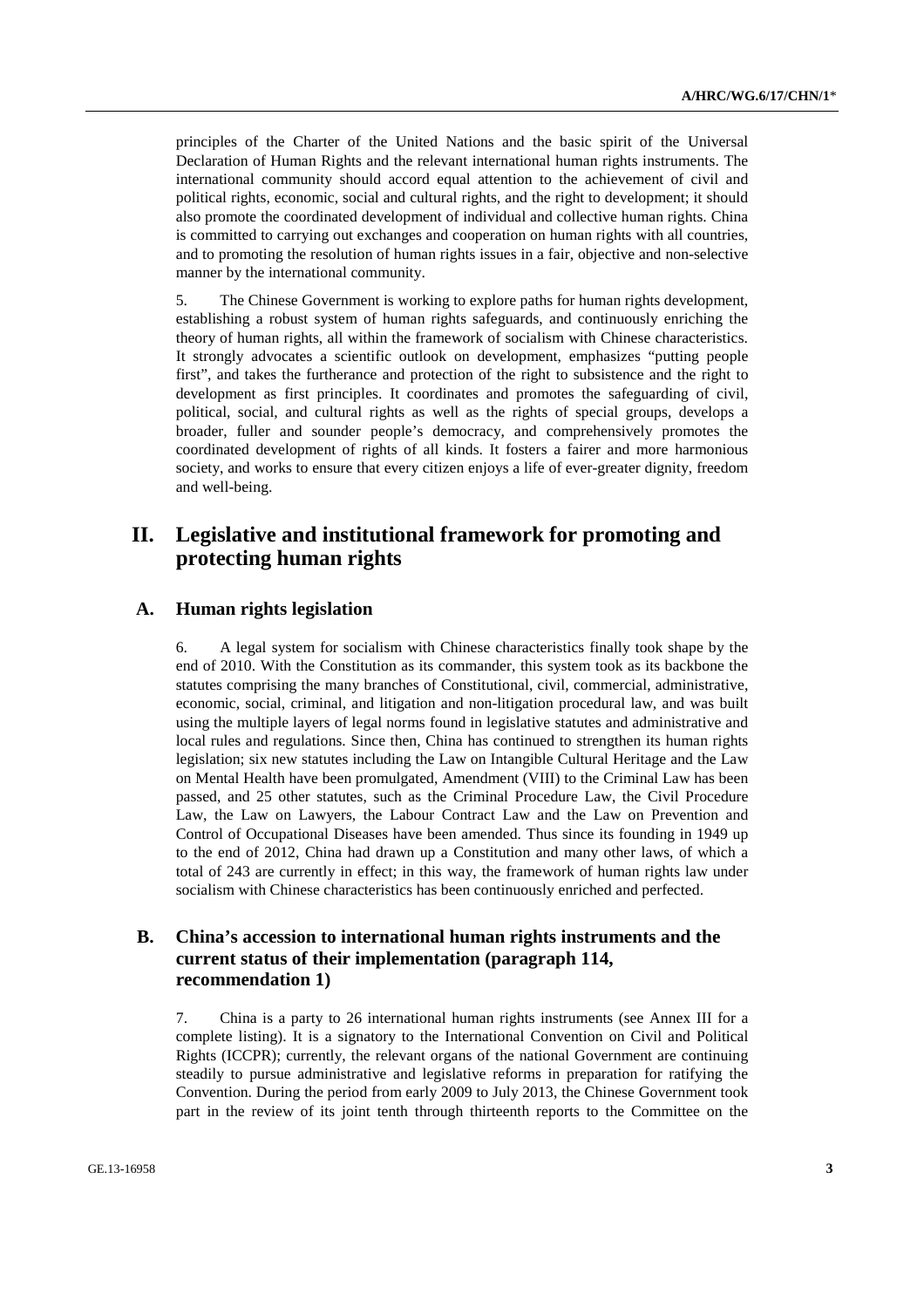Elimination of Racial Discrimination on its implementation of the International Convention on the Elimination of All Forms of Racial Discrimination; it also submitted its joint third and fourth reports on implementation of the Convention on the Rights of the Child, its first report on implementation of the Optional Protocol to the Convention on the Rights of the Child on the involvement of children in armed conflict, its joint seventh and eighth reports on implementation of the Convention on the Elimination of All Forms of Discrimination against Women, and its sixth report on implementation of the Convention against Torture and Other Cruel, Inhuman or Degrading Treatment or Punishment to the United Nations. It submitted its first report on implementation of the Convention on the Rights of Persons with Disabilities to the United Nations Committee on the Rights of Persons with Disabilities on schedule in 2010, and smoothly passed the Committee's review of the report in 2012.

8. The Chinese Government maintains contacts and constructive dialogue with the human rights treaty bodies on the basis of sincere cooperation and a responsible attitude. It values and gives full consideration to the views and suggestions expressed by the treaty bodies, and adopts and implements these to the greatest extent its domestic conditions permit.

## **C. Institutional safeguards for human rights**

#### **1. The judicial system (paragraph 114, recommendations 2 and 32)**

9. Beginning in late 2008, China mobilized a new round of judicial reforms, of which the strengthening of human rights safeguards was an important goal. Specific tasks of these reforms fell into the four areas of optimizing the allocation of judicial functions, implementing a criminal policy that balances severity with leniency, strengthening judicial team-building, and strengthening budgetary funding for the judiciary. Currently, a total of 60 judicial reforms have already achieved basic completion, and are being embodied in the revision and improvement of related legislation.

10. For example, the Supreme People's Court has taken on the reform of the people's trial assessor system, standardization of sentencing, and the reform of trial procedures. To ensure solid implementation of the reforms, the Court issued the Third Five-Year Reform Outline for the People's Courts (2009–2013) in March 2009, containing proposals for 132 specific reforms including a broadening of the selection range and scope of activity at trials for people's assessors, as well as stricter regulation of the discretion of judges. To date 113 of these specific reforms have been completed. In February of 2009, the Supreme People's Procuratorate issued a work plan for deepening procuratorial reform for the period 2009– 2012, containing proposals for 87 specific reforms including reform of the means and procedures used in the selection of people's supervisors at trials, as well as solidifying and perfecting the legal supervision of criminal and civil litigation proceedings. These specific reforms have essentially been completed.

### **2. Formulating a comprehensive plan for human rights development (paragraph 114, recommendations 4 and 5)**

11. In April of 2009, the Chinese Government drafted and issued the National Human Rights Action Plan for 2009–2010. Results of the final evaluation of the Plan indicate that each of the measures it contained had been implemented effectively and each goal realized in a timely manner; roughly 35% of the binding indicators and more than 50% of the indicators connected with people's livelihoods had been completed ahead of schedule or in excess of their quotas. On the basis of a conscientious summing-up of the experience, the Chinese Government has drafted and issued a National Human Rights Action Plan for 2012–2015.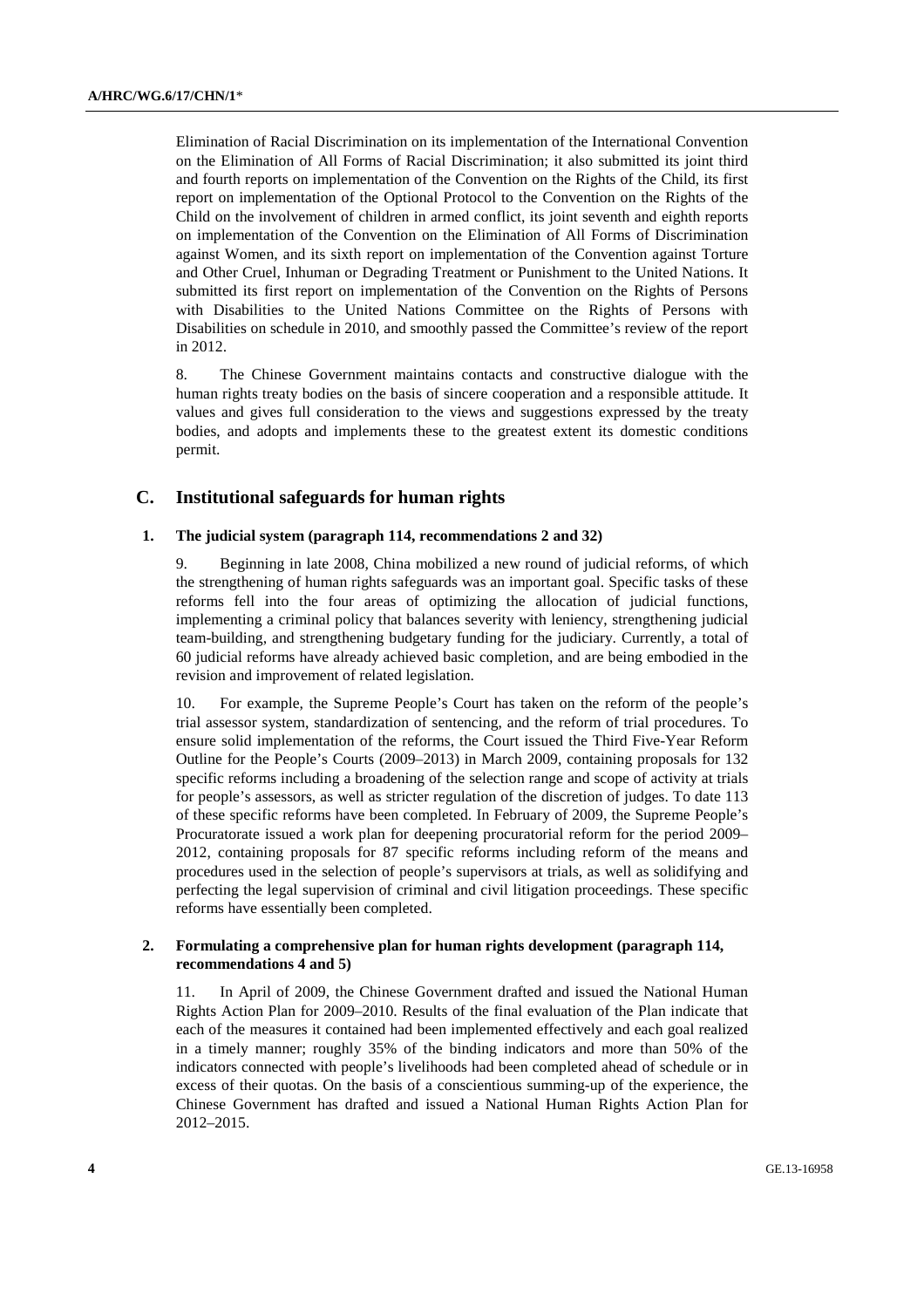12. The Chinese Government actively supports theoretical research on a national human rights organ. The Chinese Academy of Social Sciences and the China University of Political Science and Law are undertaking intensive studies on such topics as the function and role of national human rights organs and the feasibility of establishing such an organ in China. Some institutions have also set up specialized research groups, convened numerous symposia, sent research missions to countries where such national human rights organs have already been established, and published a number of books and academic monographs, such as *An Overview of National Human Rights Organizations*, in this regard as well.

13. On 27 March 2013, the Chinese Ministry of Foreign Affairs and the Australian Human Rights Commission jointly organized a seminar in Beijing at which such topics as the function, role and future development of a national human rights institution and an analysis of the feasibility of establishing such an institution in China were discussed in depth.

#### **3. Human rights education (paragraph 114, recommendation 7)**

14. The Chinese Government has made human rights education an important element in the two National Human Rights Action plans issued to date [*see paragraph 11 above*], clarifying the position of the State as the main body in the compulsory system of human rights education. Currently, the sixth national five-year plan for popularizing understanding of the law, presently under implementation, includes human rights education as an important element of educating all citizens about the legal system, and emphasizes providing human rights education to leading officials at all levels, public servants and youth.

15. From October 2009 to December 2012, the Information Office of China's State Council held a total of six training courses in knowledge of human rights for officials in the Party, Government and the judicial system at all levels. The Central Party School and Party educational units at all levels have universally incorporated human rights in their curricula and conduct human rights education for leading officials of all ranks. The Ministry of Justice is fostering awareness of the rule of law and human rights among law enforcement personnel by providing training for prison wardens from across the country, as well as educational activities in core values for law enforcement officers in the judicial administration system from around China. The Ministry of Public Security is normalizing and systematizing human rights education by sponsoring the preparation of teaching materials on police law enforcement and human rights safeguards, and requiring public security organs at all levels to set up courses on that topic in all scheduled rotational training for police officers; it also features human rights knowledge and education topics on its public security education and training website. The All-China Lawyers Association is improving the role of lawyers in safeguarding human rights by means of organizing specialized training as well as study and discussion activities for them.

16. In 2011, the Chinese Ministry of Education incorporated the Nankai University Human Rights Study Centre, the China University of Political Science and Law Institute of Human Rights Studies, and the Guangzhou University Centre for Human Rights Research and Education in the group of institutions comprising the humanities- and social sciencesfocused research base managed by the Ministry, and provided special funds for their support. The construction of a new series of national human rights education and training centres has entered the substantive assessment phase.

17. The Chinese Government encourages the central and regional news media to set up columns and features on human rights, and continues to support the development of *Human Rights* magazine, the China Human Rights Net and other non-governmental human rights websites. As of December 2012, the China Society for Human Rights Studies had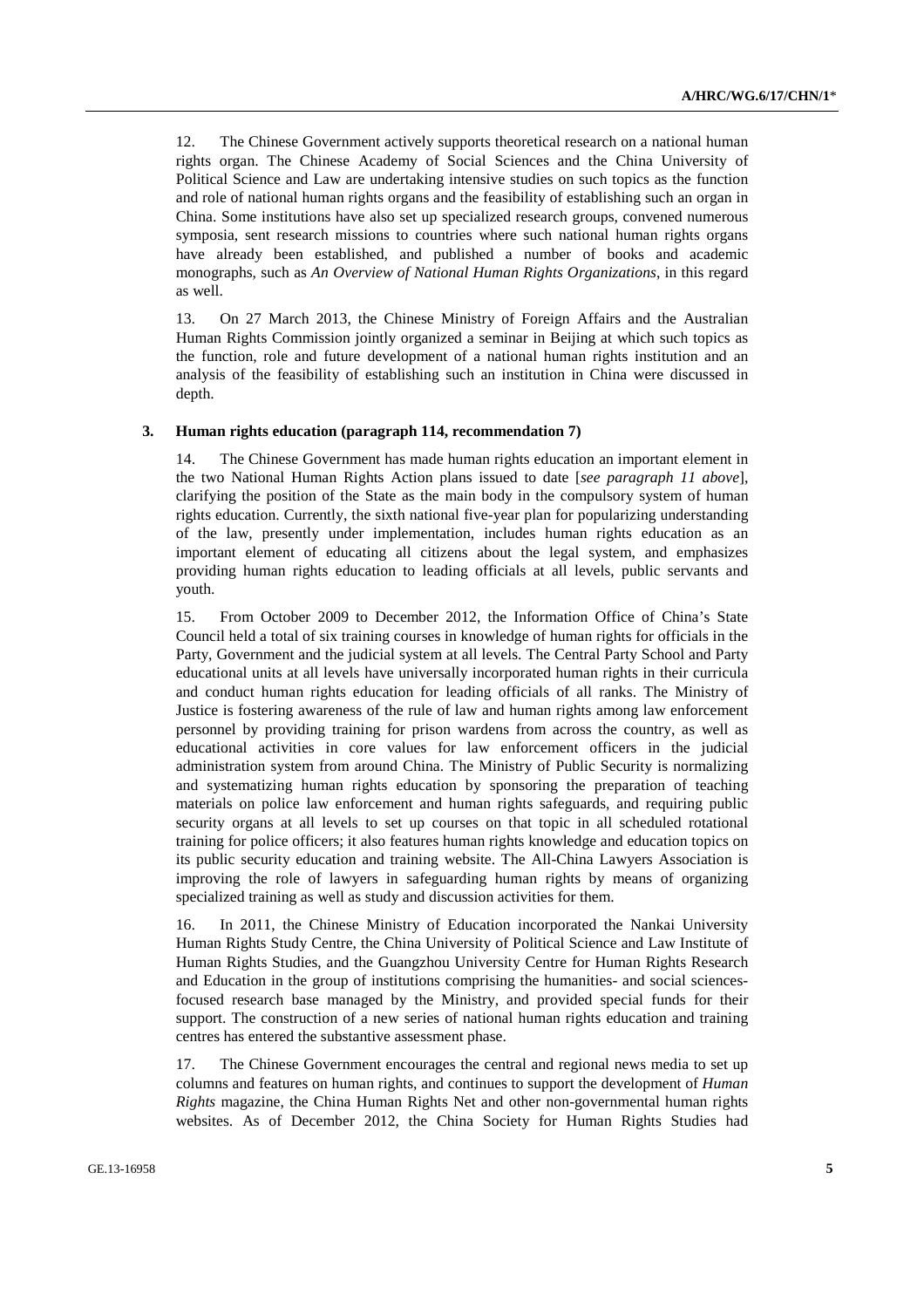organized a total of four national meetings for human rights research institutions throughout the country to exchange their work experience, and universities associated with the Society had held four annual meetings on human rights education in Chinese institutions of higher learning.

### **4. Participation of non-governmental organizations, academic institutions and the information media in safeguarding human rights (paragraph 114, recommendation 6)**

18. By the end of 2012, there were 492,000 non-governmental organizations registered in China, active in the domains of education and technology, culture and health, social administration, charity and welfare, and safeguarding human rights. Academic institutions of all kinds conscientiously undertake research on the theory of human rights, popularize human rights concepts and knowledge, and raise awareness of human rights throughout society as a whole. The media also actively publicize and spread knowledge of human rights, and oversee the safeguarding of citizens' rights, by means of publications, press articles, and news reports.

19. Since 2009, the Chinese Government has been encouraging and supporting nongovernmental organizations and academic institutions to take part in human rights legislation through a variety of channels, including proposals by deputies in the National People's Congress and members of the Chinese People's Political Consultative Conference, draft opinions by legal experts, theoretical discussions, and internet opinion polling; they are also invited to participate in the compilation of the National Human Rights Action Plan and of reports on the implementation of international human rights instruments. Financial support and training are also provided to civil legal aid institutions, improving their ability to take part in the safeguarding of human rights.

## **III. Achievements and practices in the promotion and protection of human rights**

### **A. Economic, social and cultural rights**

### **1. Overview (paragraph 114, recommendations 2, 3, 24 and 27)**

20. China has mounted a highly effective response to the severe impact of the international financial crisis, maintaining an average GDP growth of 9.3 per cent per annum from 2008 to 2012. Its GDP reached 51.9 trillion yuan renminbi in 2012, vaulting to the second highest rank in the world. Rural and urban residents' incomes maintained average annual growth rates of 9.9 per cent and 8.8 per cent respectively.

21. In 2011, China issued the Outline of the Twelfth Five-Year Plan for Economic and Social Development (hereafter abbreviated as the "Outline of the Twelfth Five-Year Plan"), which drew a grand blueprint for economic and social development from 2011 to 2015. Concrete implementation of the Outline is playing, and will continue to play, an important role in safeguarding the people's economic, social and cultural rights and in raising their standard of living.

22. In 2012, China issued and implemented the Plan for the National System of Basic Public Services under the Twelfth Five-Year Plan. This Plan effectively ensuring fairness and justice by highlighting the principle of preferential allocation of public resources to rural and poor areas as well as vulnerable social groups, and working to shrink disparities in public services between urban and rural areas and among geographical regions.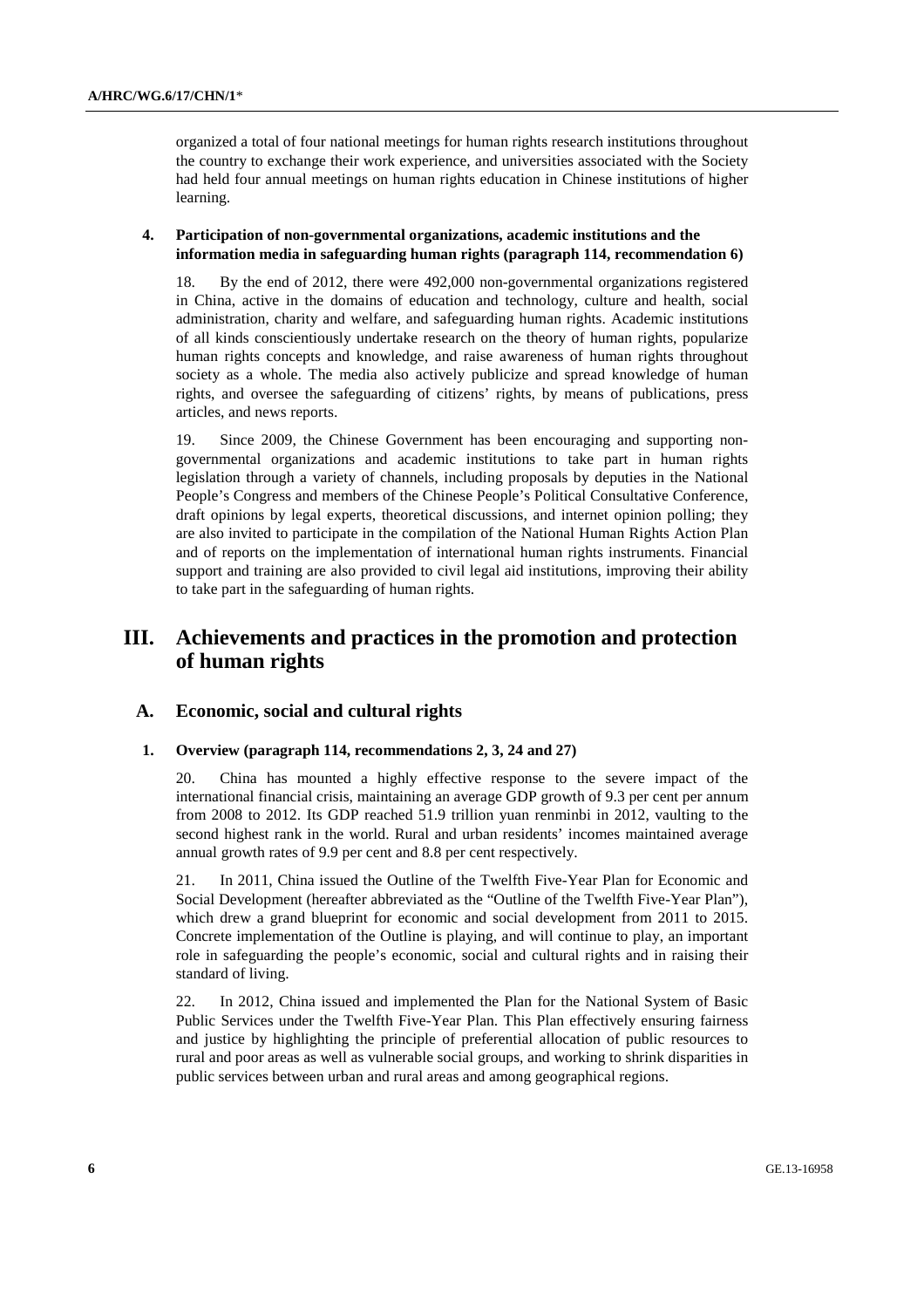### **2. The right to subsistence (paragraph 114, recommendations 19 and 20)**

23. The Chinese Government gives first priority to the realization of the people's rights to subsistence and to development, and has achieved clear improvements in promoting those rights for people in poverty and vulnerable groups. The Government has drafted and is vigorously implementing the Outline for Development-oriented Poverty Reduction for China's Rural Areas (2011–2020), as the population of rural poor continues to decline dramatically. In 2011, the Government raised the standard income ceiling for poverty relief to 2,300 yuan, covering 122,380,000 recipients; by the end of 2012, the number of people covered under that standard had dropped to 98,990,000 persons, or 10.2 per cent of the rural population.

24. The living standard for residents of urban and rural areas in China has risen continuously over the past few years. From 2008 to 2012, per capita food consumption rose from 398 kilogrammes to 435 kilogrammes. By 2012, the Engel coefficient for urban and rural families had dropped to 36.2 per cent and 39.3 per cent respectively. The right to food has now been guaranteed for both urban and rural residents of China, as dietary patterns improve and nutritional standards rise.

25. The fundamental achievement of the right to subsistence and the continual rise in the standard of living have laid a solid foundation for the people's full enjoyment of their right to development along with the full realization of their development.

### **3. The right to work (paragraph 114, recommendation 17)**

26. A total of 58.7 million urban dwellers throughout China found new jobs between 2008 and 2012, while the registered urban unemployment rate remained below 4.3 per cent. In response to the international financial crisis, the Government has promptly deployed policies to shore up enterprises and stabilize jobs, to broaden and stabilize employment, and especially to strengthen migrant workers' vocational skills and provide them with entrepreneurship training to help them raise their skills, find jobs and start businesses. The Government has also drafted and is implementing a plan to boost employment for the period 2011–2015; this is China's first plan designed specifically to promote employment at the State level.

27. China has created a framework of laws for protecting the rights of workers. It promulgated the Law on Mediation and Arbitration of Labour Disputes, and has introduced laws and regulations setting out the rules for mediating labour disputes in enterprises. To date, 1,737 labour dispute arbitration courts have been set up; since 2008, some 6.023 million dispute cases have been handled by arbitration and mediation organs at all levels throughout the country, maintaining a claim settlement rate of around 90 per cent. A universal minimum wage adjustment mechanism has also been established. Twenty-five of China's provinces had readjusted their minimum wage standards by 2012, increasing them by an average of 20.2 per cent. Normal enterprise wage growth mechanisms and payment security mechanisms are also gradually being established, and employee wages have been growing steadily in tandem with overall economic development. Relatively better-quality labour security supervision systems and working mechanisms have been drawn up, and a total of 3,291 labour security supervisory organs have been established throughout the country.

28. Laws, regulations and rules governing safety at work have been further amended and perfected, improving systems for production safety supervision, law enforcement monitoring and emergency rescue and relief, and there has been a steady improvement in the production safety situation overall. The number of fatalities in accidents of all kinds dropped by 13.5 per cent between 2009 and 2012.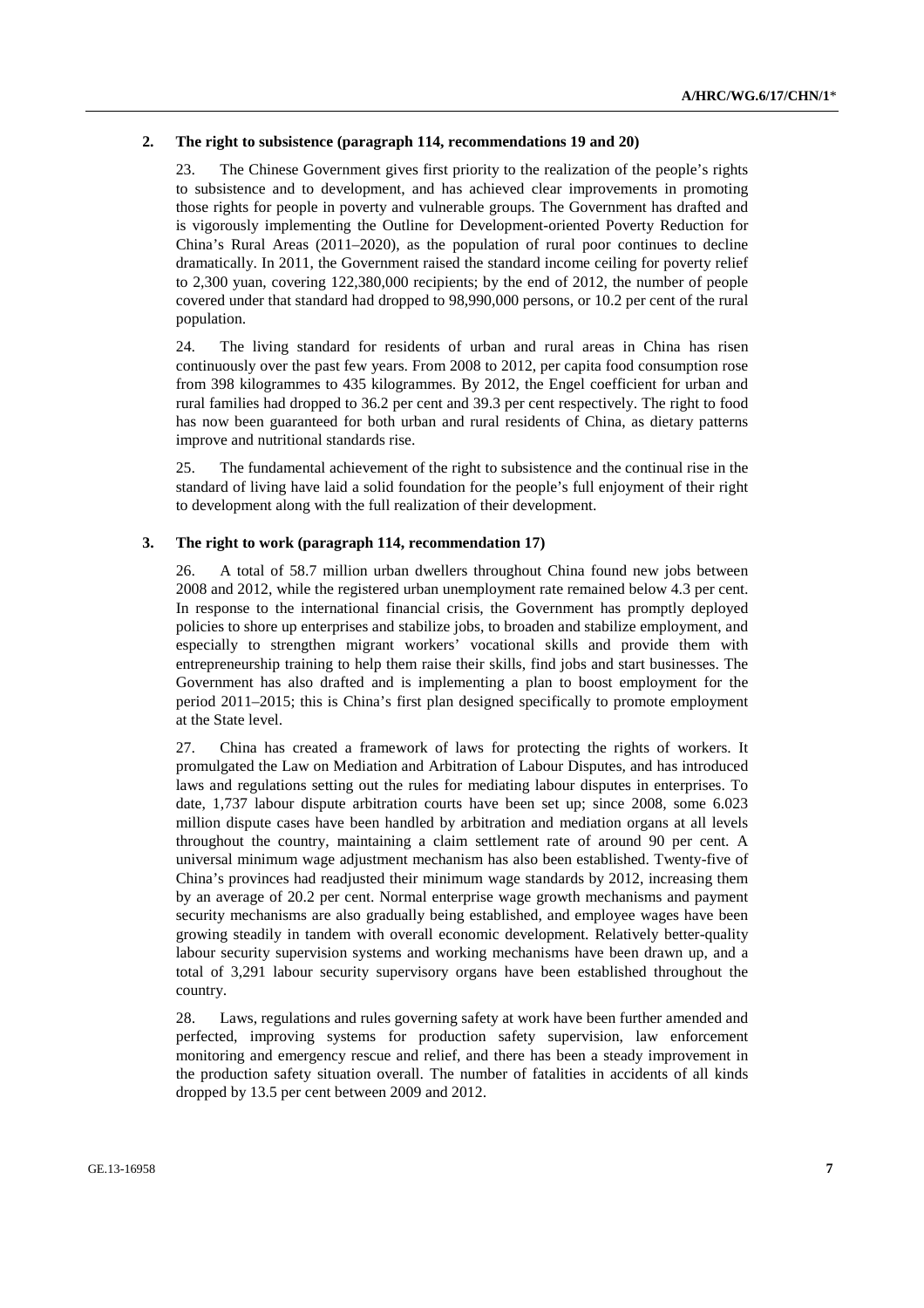29. By the end of 2012, 280 million workers throughout China had joined trade union organizations; of those 105 million were members of farmers' unions. Nationwide, the number of enterprises carrying out collective wage bargaining had reached 2.899 million, covering 144 million workers, and a total of 17,000 organizations had been established in which labour relations were coordinating among workers, employers and the Government via the tripartite mechanism.

#### **4. The right to social security (paragraph 114, recommendation 18)**

30. Over the past four years, the Chinese Government has achieved positive results in its efforts to build a social security system covering urban and rural residents and comprising social security, social assistance, social welfare and charities.

31. The Social Insurance Law promulgated in 2010 set forth the basic pension/old-age, basic health, work-injury, unemployment and maternity social insurance systems being established at the national level. The new social old-age/pension insurance systems implemented for rural and urban residents achieved full coverage in 2012, eight years ahead of the date envisioned in the original plan. The number of urban and rural residents taking part in insurance programmes reached 484 million, of whom 131 million were receiving pensions. The average monthly pension received by enterprise staff retirees rose from 1,225 yuan in 2009 to 1,721 yuan in 2012. A basic medical insurance system is taking preliminary shape, with more than 1.3 billion people participating in various types of medical insurance schemes. Policies on unemployment, work injury and maternity insurance are also being continuously improved and benefits raised. As of the end of 2012, the number of persons participating in work-accident insurance had reached 190.1 million, an increase of 37.9 per cent over the corresponding figure for the end of 2008.

32. A subsistence security system, fully converting urban and rural residents, has been basically implemented. By the end of 2012, the numbers of persons in urban and rural areas receiving the basic subsistence allowance were 21.425 million and 53.41 million respectively; basic subsistence expenditures had grown to 139.23 billion yuan, an increase of 64.7 per cent over the 2009 figure.

#### **5. The right to housing**

33. At the same time as it is meeting the housing requirements of the public by developing the commercial housing market, the Chinese Government continues to implement indemnificatory low-income housing projects to meet the housing requirements of the needy.

34. From 2009 to 2012, the Central Government has cumulatively allocated more than 450 billion yuan in grant funds for the construction of affordable urban housing and the transformation of shanty areas; construction was begun on 29 million units of affordable urban housing throughout the country, of which more than 17 million units have been basically completed. At the same time, nearly 5 million low-income and economically disadvantaged urban households throughout China received low-cost housing rental subsidies distributed by the Government to assist them with their housing difficulties. From 2010 to 2012, the Chinese Government cumulatively allocated 68.972 billion yuan, providing support to 9.5 million poor rural households for renovating dilapidated housing.

35. In recent years, under Chinese Government measures for improving and perfecting the land requisition, demolition and resettlement system, standards are being set and procedures rigorously enforced for such operations. Illegal demolition is strictly forbidden and the scope of supervision and inspection has been broadened to protect the lawful rights of citizens.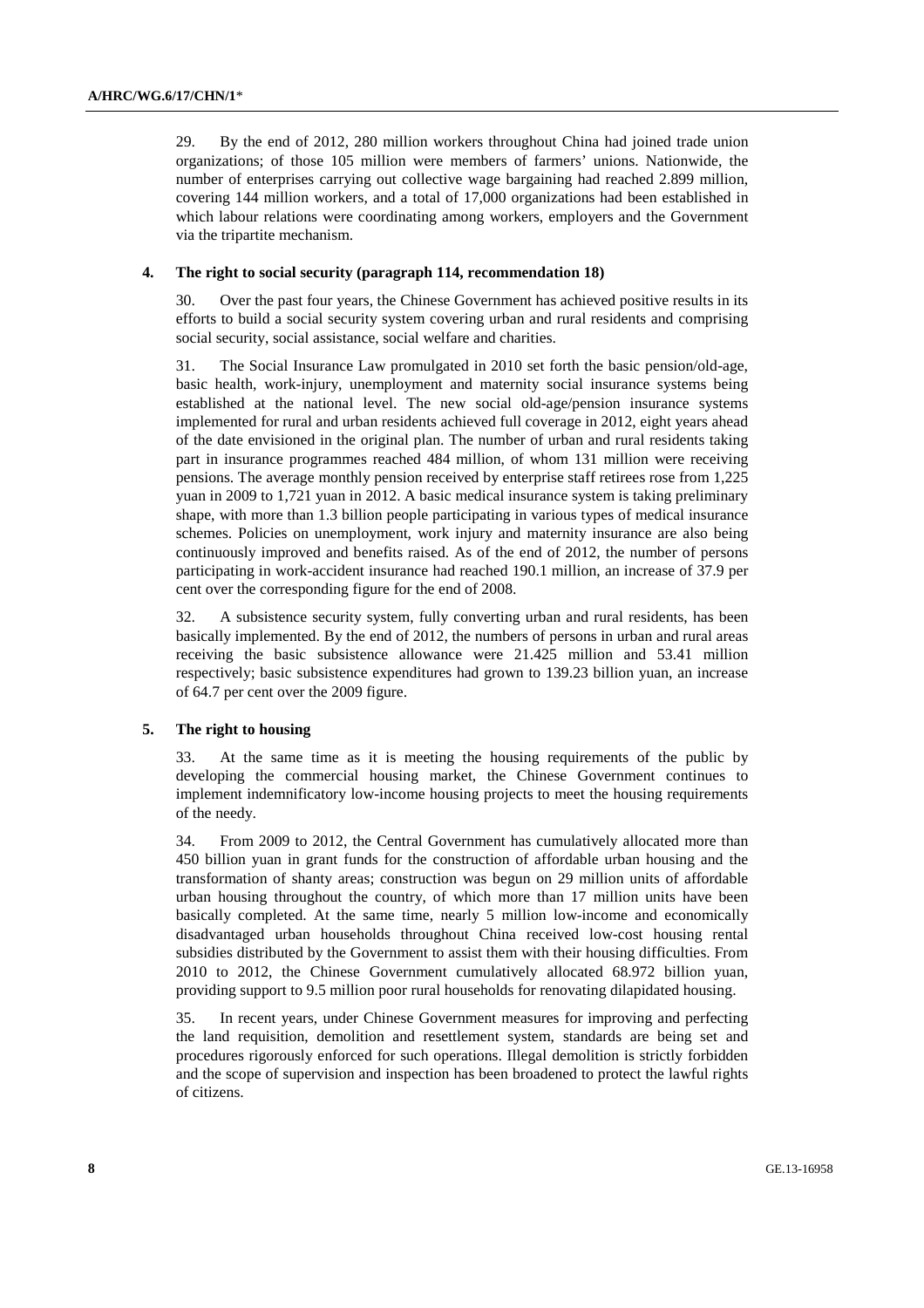### **6. The right to education (paragraph 114, recommendations 16 and 22)**

36. In 2010, China promulgated the Outline for the National Medium and Long Term Programme for Education Reform and Development (2010–2020). From 2008 to 2011, aggregate financial investment in education grew from 1.045 trillion yuan to 1.8587 trillion yuan, representing an increase from 3.31 per cent to 3.93 per cent of overall GDP. In 2011, China instituted comprehensive nine-year compulsory education, which now covers 100 per cent of the population. The gross rate of enrolment in higher education had reached 30 per cent by the end of 2012; with a total scale of 33.25 million persons in school, China ranks first in the world in this category.

37. The Chinese Government is taking a series of policy measures to sustain the expansion of investment in the renovation of rural junior high school buildings and the construction of turnover dormitories for teachers, along with the preferential allocation of educational resources to rural, inland and western, and ethnic minority areas, that have clearly improved imbalances in education. China has set up a system of policies to provide subsidies for students from poor families, covering all stages of education from preschool to graduate study; each year, nearly 80 million students from poor families receive such subsidies, amounting in value to nearly 100 billion yuan. In the fall term of 2011, the State mobilized a pilot programme to provide nutritious-meal allowances for some 30 million rural students in compulsory education.

38. The Chinese Government attaches great importance to safeguarding the compulsory education rights of children accompanying rural workers migrating to urban areas. Currently a total of 13.9387 million such children are receiving compulsory education in cities, accounting for 9.7 per cent of the overall number of students at the compulsory education stage; 80.2 per cent of these children are enrolled in public schools. The Chinese Government will take measures to permit them to participate in local matriculation exams, gradually resolving the difficulties this group has had in continuing their studies in the localities where they completed their compulsory education. Education for disabled children has also been made more broadly available, and the education system for persons with disabilities is undergoing continuous improvement.

### **7. Cultural rights (paragraph 114, recommendation 3)**

39. Since 2009, Chinese governments at all levels have continuously increased their investment in culture, and have implemented preferential policies in this regard for people in western China and at the grass roots level, as well as those in vulnerable groups. As of the end of 2011, public admission to all provincial-level museums had been made free of charge, and access to all public libraries, cultural centres and town and township community centres had been made barrier- and threshold-free. Mass culture institutions at all levels were conducting extensive content-rich and healthy public cultural activities; in 2011 alone, 107,000 exhibitions were held, 620,000 cultural and artistic activities were organized, and 340,000 training courses of all kinds were offered. There was a surge in volunteer cultural services throughout the country, greatly enriching the cultural life of people at the grass roots. Public cultural services systems are undergoing continuous improvement, and the implementation of a policy to put cultural centres and libraries in every county and community centres in every township has basically been completed, greatly improving the conditions of cultural life for the broad mass of the people.

#### **8. The right to health (paragraph 114, recommendations 16, 20 and 21)**

40. The health conditions of the people in China have further improved in recent years. Average per capita life expectancy reached 75 years in 2012, and maternal mortality rates dropped from 34.2 per hundred thousand in 2008 to 24.5 per hundred thousand in 2012;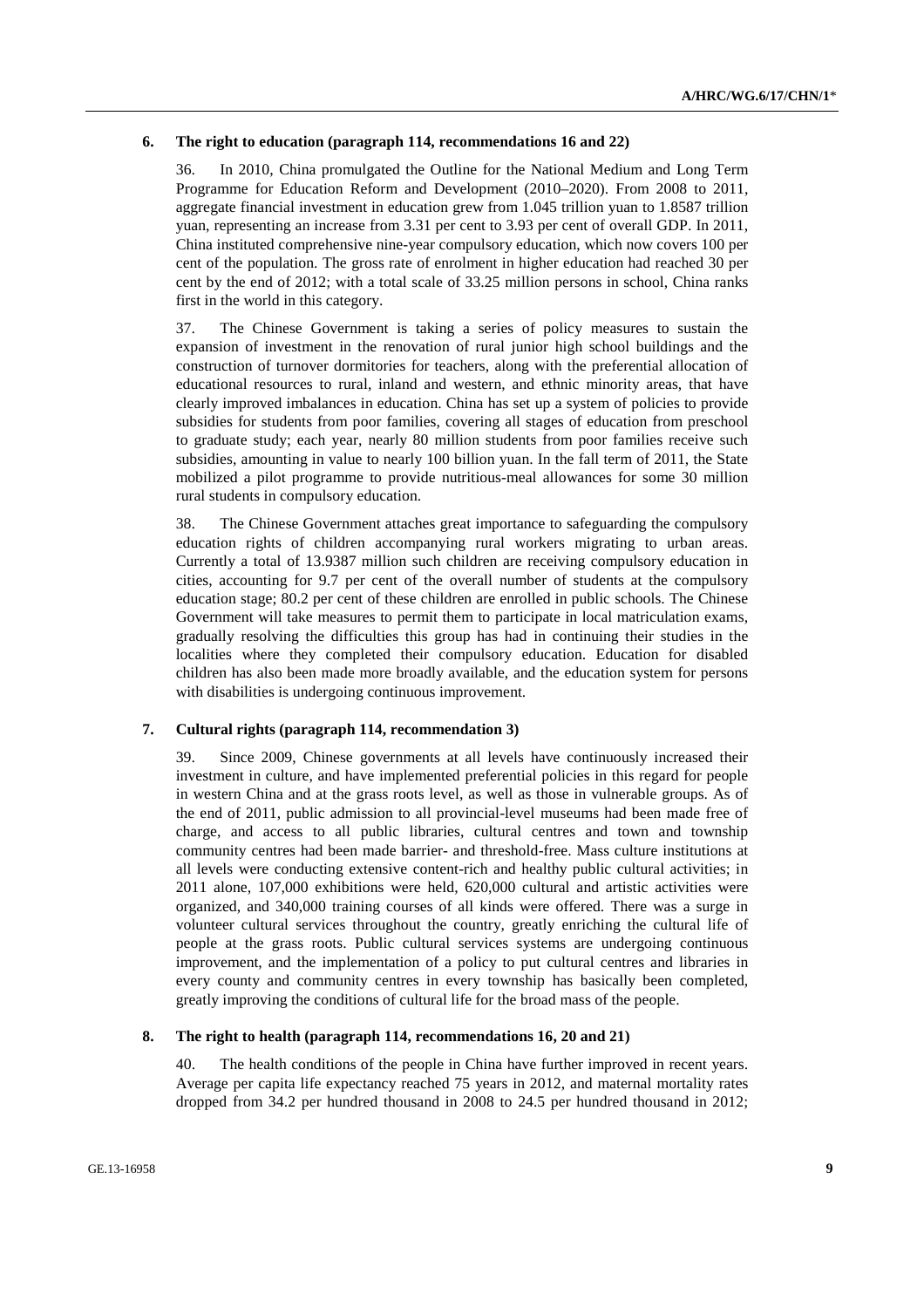infant mortality rates decreased from 14.9 per thousand to 10.3 per thousand in the same period. Primary health indicators are at the forefront of those for developing countries.

41. Since the implementation of deepened reform of the medical and health-care systems in 2009, a preliminary basic medical and health system for urban and rural residents has been set up, ensuring the availability of basic medical and health-care services for all Chinese citizens; the policy of placing a clinic in every hamlet and a health centre in every township has been basically implemented, as well as the goal of having a countystandard hospital in every county.

42. To improve the protection of its citizens' health, China promulgated and implemented a Food Safety Law in 2009, established a Food Safety Commission under the State Council in 2010, and set up a National Centre for Food Safety Risk Assessment in 2011. At the same time, it is continuously improving and perfecting the system of food safety regulations and standards, strengthening the monitoring, assessment and early warnings of food safety risks, actively initiating food safety improvements, and setting up systems for market access permits, mandatory factory inspections, and daily sampling inspections.

43. The Chinese Government has assigned an enhanced strategic importance to environmental protection; it has made the reduction of major pollutant emissions a binding commitment, proposed strategic concepts like promoting ecological progress, and is working to resolve outstanding environmental issues. The Ministry of Environmental Protection has begun monitoring levels of pollutants closely related to human health, such as  $PM_{2.5}$  fine particulates, in such key areas as the Beijing-Tianjin-Hebei region, the Yangtze River Delta and the Pearl River Delta, as well as in municipalities directly under the Central Government and provincial capitals, and making public the information obtained.

## **B. Civil rights and political rights**

### **1. Safeguarding the right to life (paragraph 114, recommendation 30 and paragraph 116, recommendation 2)**

44. Although the death penalty is retained in China, it is strictly controlled and sparingly used. In the past few years, China has further reduced its application by taking a series of important measures to improve and perfect the evidence system in death penalty cases, reduce the number of capital crimes, and codify the standards for application of the death penalty and the procedures by which such cases are handled.

45. In 2010, the Supreme People's Court and other organs of the Central Government jointly issued regulations on issues arising in connection with the examination and evaluation of evidence in death penalty cases and the exclusion of illegal evidence in criminal cases, emphasizing the need to eliminate all reasonable doubt regarding facts and evidence when applying the death penalty, and to apply strict standards when examining and evaluating evidence in such cases.

46. Under Amendment (VIII) to the Criminal Law, adopted in 2011, China abolished the death penalty for thirteen separate non-violent economic crimes, accounting for 19.1 per cent of the capital crime category. In order to create legal conditions for further gradual reductions in the application of the death penalty, the Amendment also provides that any person 75 years of age or older at the time of trial is exempt from its application.

47. In 2012, China amended its Criminal Procedure Law, explicitly writing "respect for and safeguarding of human rights" into the law and further improving and perfecting the death penalty review procedure. The Law provides that the Supreme People's Court shall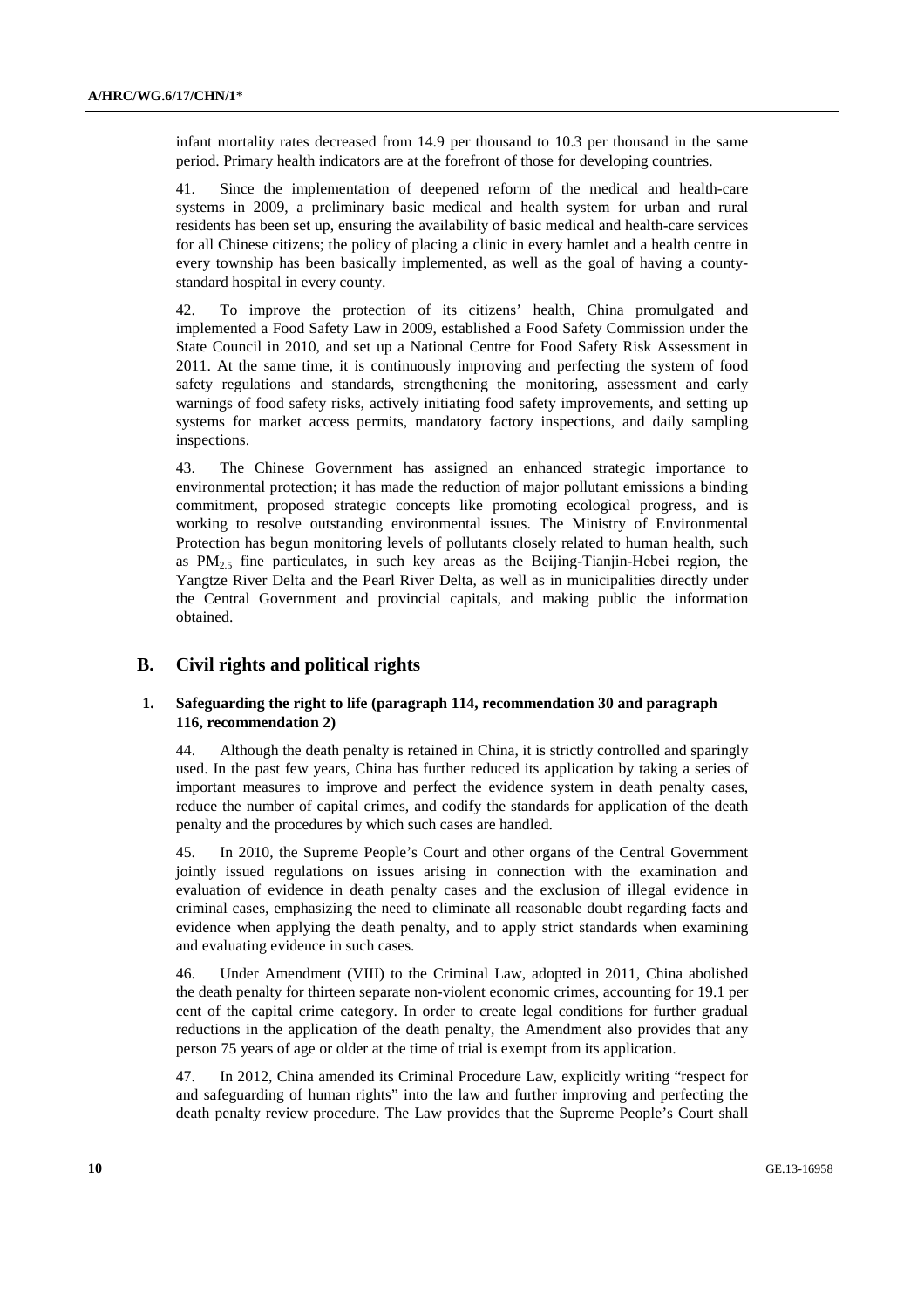review death penalty cases and question defendants, that any requests from the counsel for the defense should be heard by the Court, and that the Supreme People's Procuratorate may provide advice to the Court.

### **2. Safeguarding the right to freedom of the person (paragraph 114, recommendation 31)**

48. The re-education through labour system is an educational and correctional measure that is commensurate with China's national conditions; it has examination and approval procedures, oversight mechanisms and relief channels that are set by statute. The Government organs under whose purview it falls are presently in the process of studying specific proposals for actively and steadily promoting reform of the system of reeducation through labour.

49. In order to further codify the application of coercive measures, the Criminal Procedure Law as amended in 2012 specifies stricter and more detailed conditions for arrest, along with additional procedures to be followed by the People's Procurators in interrogating criminal suspects and hearing the views of defense counsel when investigating and approving arrests; it also establishes a system for reviewing the detention of persons already in custody, as well as improving procedures for suspending or modifying coercive measures and reducing the use of detention. Together with such statutes as the Regulations on Detention promulgated in 2012, these provisions play a part in forcefully safeguarding the lawful rights of citizens.

50. Important breakthroughs have been made in setting up the community correction system provided for under Amendment (VIII) to the Criminal Law and the newly-revised Criminal Procedure Law, which established the legal framework for community correction and expanded the scope of application for non-custodial penalties. The Measures for Implementation of Community Correction, jointly published by the Government organs concerned, codified the work flow of community correction and provided system safeguards. At present, the cumulative total of persons receiving community correction throughout China stands at 1.401 million, and the results have been positive.

#### **3. Voting rights and political participation**

51. In 2010, China amended the Election Law of the National People's Congress and Local People's Congresses, further improving and perfecting the election system. Under the amended law, deputies to the People's Congresses are elected in the same proportion to the urban and rural populations, commensurate with the country's conditions of economic, political and cultural development and changes in the urban and rural populations. China also revised the Organic Law of the Villagers Committees in 2010, further improving and perfecting procedures for electing and recalling members of those bodies, as well as their democratic management and system of democratic supervision. At the same time, the judicial authorities punish and prevent the crime of disrupting elections, in accordance with the law.

52. From 2011 to 2012, elections to new terms of office for deputies to county and township people's congresses were held in 31 provinces, autonomous regions and municipalities directly under the Central Government throughout China, producing some two million deputies at the county and township levels. Direct elections were held for membership in 98 per cent of the villagers committees in the country, with average voter turnout reaching 95 per cent.

#### **4. Prohibition of torture**

53. China is continuously improving and perfecting its laws in order to prevent and suppress unlawful acts by individual judicial officials, such as the extraction of confessions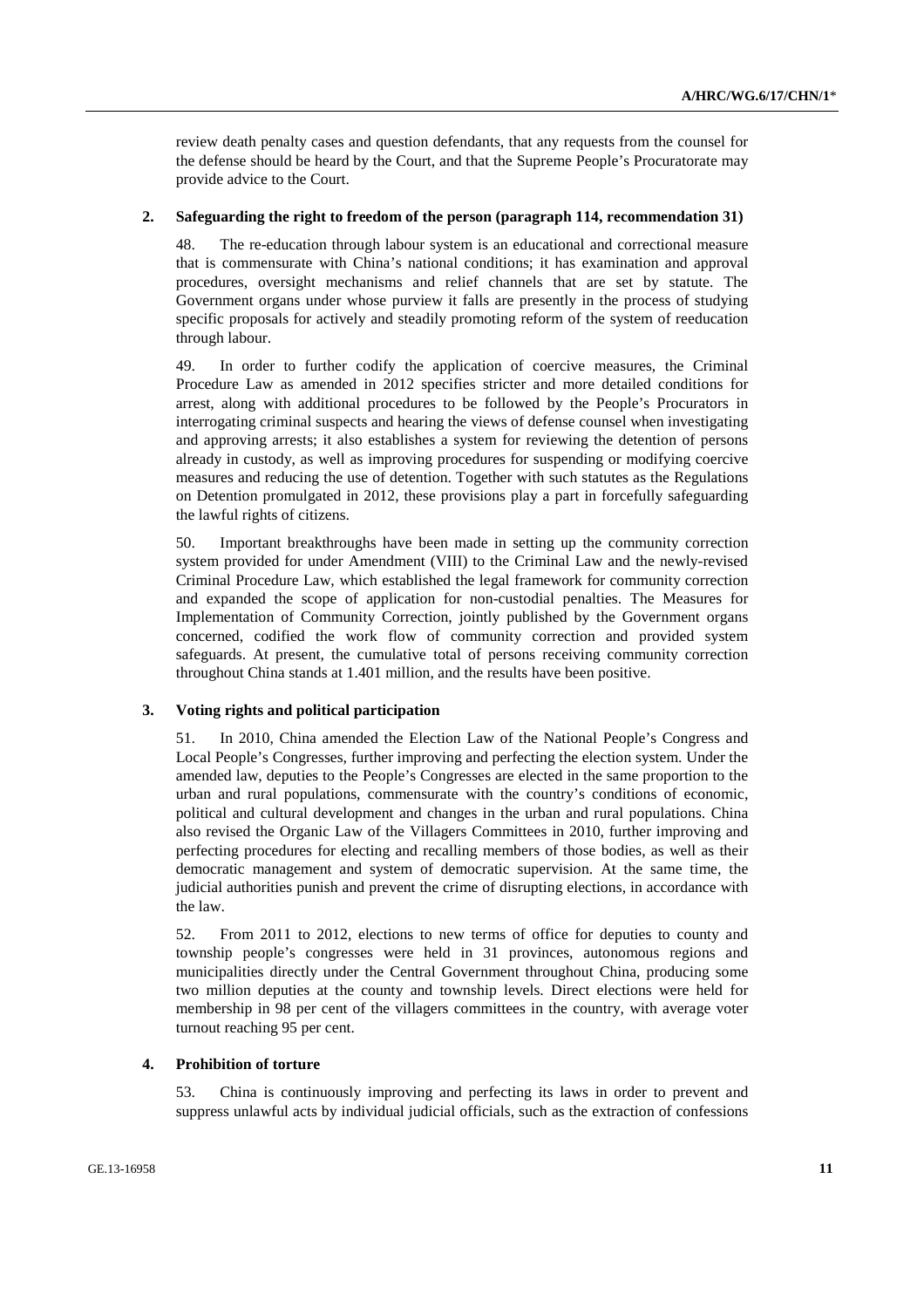under torture in the process of collecting evidence in a case. The Criminal Procedure Law has been amended to explicitly prohibit the coerced self-incrimination of any person, and to safeguard the voluntary nature of statements made by criminal suspects and accused persons; it also strengthens the rules for excluding illegal evidence, stipulating that statements obtained using unlawful methods such as coercion, as well as witness testimony obtained by unlawful methods such as violence or threats, shall be excluded. At the same time, further provisions have been added to stipulate procedures for the prompt delivery of suspects to detention facilities for custody following their being taken into custody or arrested, their interrogation in the detention facility, and the audio and video recording of the interrogation process. The newly revised judicial interpretations accompanying the amended Law clarify and refine the standards for its enforcement, strengthen the monitoring of procedures by which criminal cases are handled, and provide that such actions as the extortion of confessions under torture by judicial officials during the legal proceedings must be investigated and verified so that those responsible are prosecuted in accordance with the law.

54. The organs of public security have carried out a thorough and standardized remodelling of law enforcement building facilities, using physical barriers to separate areas in which cases are handled from other parts of the facilities, and installing electronic monitoring equipment that fully covers those areas. They have also installed audiovisual recording equipment in interrogation rooms to monitor the entire process of interrogation of criminal suspects by the personnel handling the case. The procuratorial authorities work continuously to standardize evidence-gathering procedures in the investigation and prosecution of cases of criminal abuse of official administrative powers and ensure that fully-synchronized audiovisual recordings are made of the interrogations of persons suspected of such crimes. In accordance with the law, supervised areas are subject to monitoring by the procuratorial and police authorities and by society at large.

#### **5. The right to fair adjudication (paragraph 114, recommendations 34 and 35)**

55. The amended Criminal Procedure Law and the newly revised judicial interpretations accompanying it further safeguard the right of accused persons to receive a fair trial by means of specific measures requiring that criminal suspects be allowed to hire defense counsel during the pre-trial investigation stage, expanding the scope of application of legal aid, improving and perfecting procedures for defense counsel to visit criminal suspects, further improving trial procedures, standardizing the way in which sentencing recommendations are handled, strengthening the obligation of witnesses to testify in court, establishing a mechanism for subsidizing witness testimony, and improving and perfecting systems for protecting witnesses. In their substantive work, the judicial organs protect the lawful rights and interests of citizens, individuals and organizations from infringement by handling cases in strict accordance with the law, ensuring that punishments are commensurate with crimes, and preventing crimes from going unpunished.

56. The amended Civil Procedure Law safeguards the litigation rights of the parties involved in disputes by further improving and perfecting the procedures by which charges are brought, cases accepted and pre-trial preparation is carried out; establishing systems for small claims litigation, public interest litigation, and relief for third-party victims; and improving and perfecting systems for conservatory measures, evidence handling, processserving and the open availability of trial judgment documents, as well as procedures for supervising trials.

57. Judicial information is fully open, and the systems governing people's trial assessors and people's trial supervisors have been further solidified and perfected. The Supreme People's Court has drafted six provisions on judicial openness and opinions on further strengthening the work of the people's trial assessors. Courts at all levels throughout the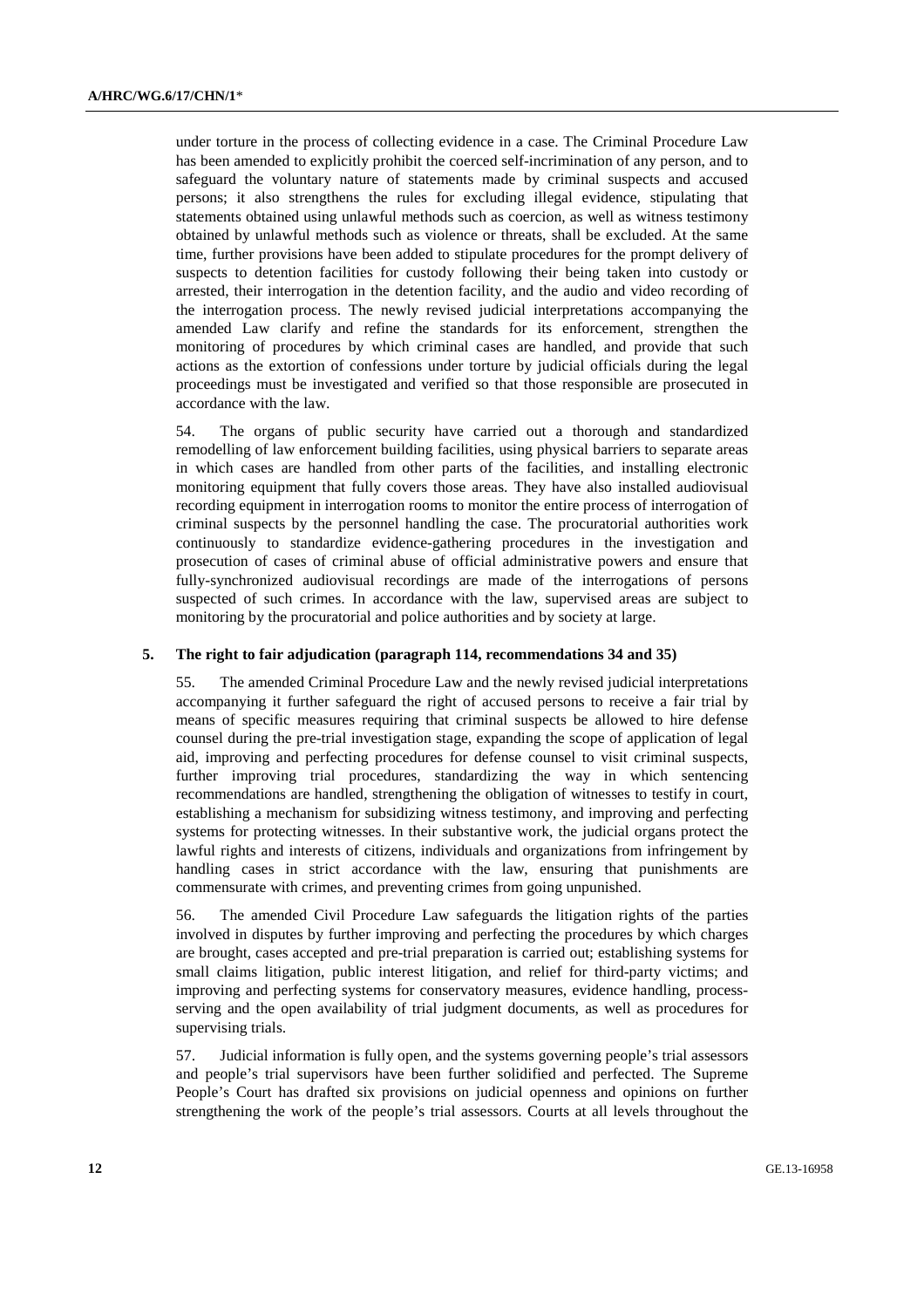country are setting up reception facilities for case registration, publicly announcing trials and providing information about legal assistance, and broadening the scope of selection for people's trial assessors in their proceedings. People's trial assessors took part in more than two million trials from 2010 to 2011.

58. Effective safeguards have been established for the right of lawyers to practice their profession. The amended Criminal Procedure Law and the Law on Lawyers have clarified their advocatory status at all stages of the litigation process, required that criminal suspects in all cases should be allowed to hire lawyers for their defence, improved and perfected the safeguards regarding the requirements and other measures under the law for lawyers' meetings with their clients, and broadened the range of case records to which lawyers have access. Currently, there are nearly 20,000 law firms and 230,000 lawyers in China, with a yearly average of 2.3 million cases litigated in courts, another million non-litigation legal cases, and 300,000 cases in which legal aid was provided.

#### **6. The right to freedom of religious belief**

59. In accordance with the law, the Chinese Government safeguards its citizens' freedom of religious belief, protects normal religious activities, defends the lawful rights and interests of religious communities, and assists them in resolving substantive difficulties. Currently, there are about 5,500 religious groups in China, along with nearly a hundred religion-affiliated academic institutions and as many as 140,000 places of religious activity registered in accordance with the law and open to the public. Religious clergy number some 360,000, and there are around 100 million believers. All normal religious duties performed by the clergy, such as the normal religious activities carried out in places of worship or believers' homes in accordance with religious custom, are regulated by religious organizations and the believers themselves; these activities are protected by law and may not be interfered with by any person. Beginning in 2009, the funds provided by the Chinese Government to religious communities for the maintenance and repair of temples and other places of worship were increased to 20 million yuan, and again in 2011 to 30 million yuan. In 2010, the State Council incorporated religious facilities in the general plans for reconstruction following the Yushu earthquake disaster, investing nearly 1 billion yuan in post-disaster recovery and reconstruction. The Chinese Government has also invested 800 million yuan in a major effort to improve the physical conditions in the offices of national religious groups, as well as in the classrooms of religious schools and colleges. The State has published specific documents on the resolution of issues arising in connection with social safeguards for clerical personnel, and has completed the basic implementation of full coverage on a voluntary basis.

### **7. Freedom of speech and of the information media (paragraph 114, recommendations 33 and 36)**

60. The State continues to increase its investment in basic information facilities. As of the end of December 2012, the number of Chinese citizens using the Internet had reached 564 million and the Internet penetration rate was 42.1 per cent; 309 million people were also using micro-blogs. Each year the online interactions taking place during sessions of the National People's Congress and the National Committee of the Chinese People's Political Consultative Conference provide a direct connection to the highest national decisionmakers. It has become common practice for national and local legislative and governmental organs to solicit the views of the public via the Internet while in the process of drafting legislation or setting policies.

61. In order to protect the security of network information and safeguard the lawful rights and interests of citizens, the Standing Committee of the National People's Congress adopted the Decision on Strengthening the Protection of Information on Networks in 2012,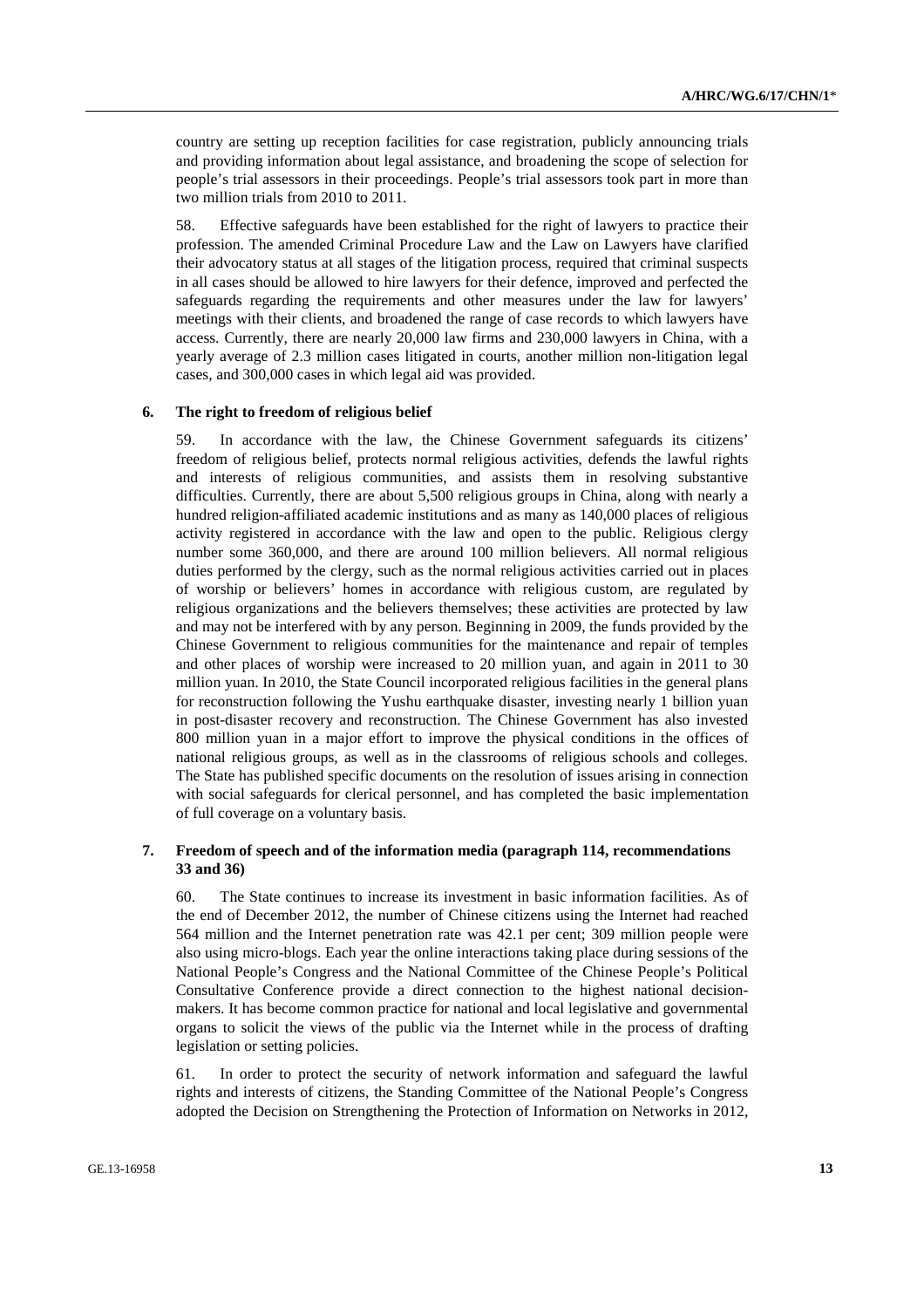strictly forbidding the theft or acquisition by other unlawful means, as well as the sale or transfer to other persons by other unlawful means, of individual citizens' electronic information. The Chinese Government has taken numerous measures to strengthen the management of the Internet, prohibiting content that incites violence or racial hatred, resolutely banning pornographic websites harmful to children, and cracking down on Internet fraud and other such criminal activity.

62. Press and publication laws have been further strengthened, and the press and publication industries have steadily grown in scale. At present, China has the world's largest volume of books published and daily newspapers circulated, the second-largest volume of electronic publications, and the third-largest printing industry by gross output value. In recent years, the State has focused on promoting programmes to benefit the people, such as the Nationwide Reading project, the Rural Libraries project, and the translation and publication of works in minority languages, and has continuously improved and perfected the infrastructure for reading activities. The Chinese media's degree of openness is also increasing steadily, with objective reporting about China in English, French and other languages to help the outside world understand the real China.

63. The State is comprehensively promoting transparency in Government affairs. Currently some 45,000 Government Web portals are already in operation; in 2011, 31 provinces, regions and municipalities voluntarily disclosed some 28.85 million pieces of information, while the various ministries and departments of the central State organs voluntarily disclosed some 1.49 million pieces of information.

#### **8. The right of supervision**

64. Citizens' rights of democratic supervision have received further safeguards. The National People's Congress and its Standing Committee fully exercise their powers to supervise the implementation of the Constitution and laws, comprehensively promoting the protection and realization of the rights of citizens. On numerous occasions, the Standing Committee has heard and reviewed special work reports of the State Council, Supreme People's Court, and Supreme People's Procuratorate, as well as reports on the implementation of the plan for national economic and social development and its budget; examined the implementation of such laws as the Law on the Protection of the Rights and Interests of Women from the standpoint of law enforcement; and conducted special inquiries into such particular projects as the reform of the systems governing the central budget, national food security and enhancement of medical and health care. The supervision mechanism of the Chinese People's Political Consultative Congress is also undergoing gradual improvement, with a corresponding increase in the effectiveness of democratic supervision.

65. Governments at all levels, along with their functional and petition departments, safeguard the lawful rights and interests of citizens by conscientiously implementing the Regulations Concerning Letters of Petition, providing unimpeded and normalized channels for letters of petition, vigorously promoting such measures as online petitions and telephone complaint hotlines, improving and perfecting mechanisms for collecting advice from citizens, strengthening systems for the collection and analysis of information, and motivating leading officials to get directly involved in handling petitions, investigating and resolving conflicts and disputes, and reducing the backlog of cases.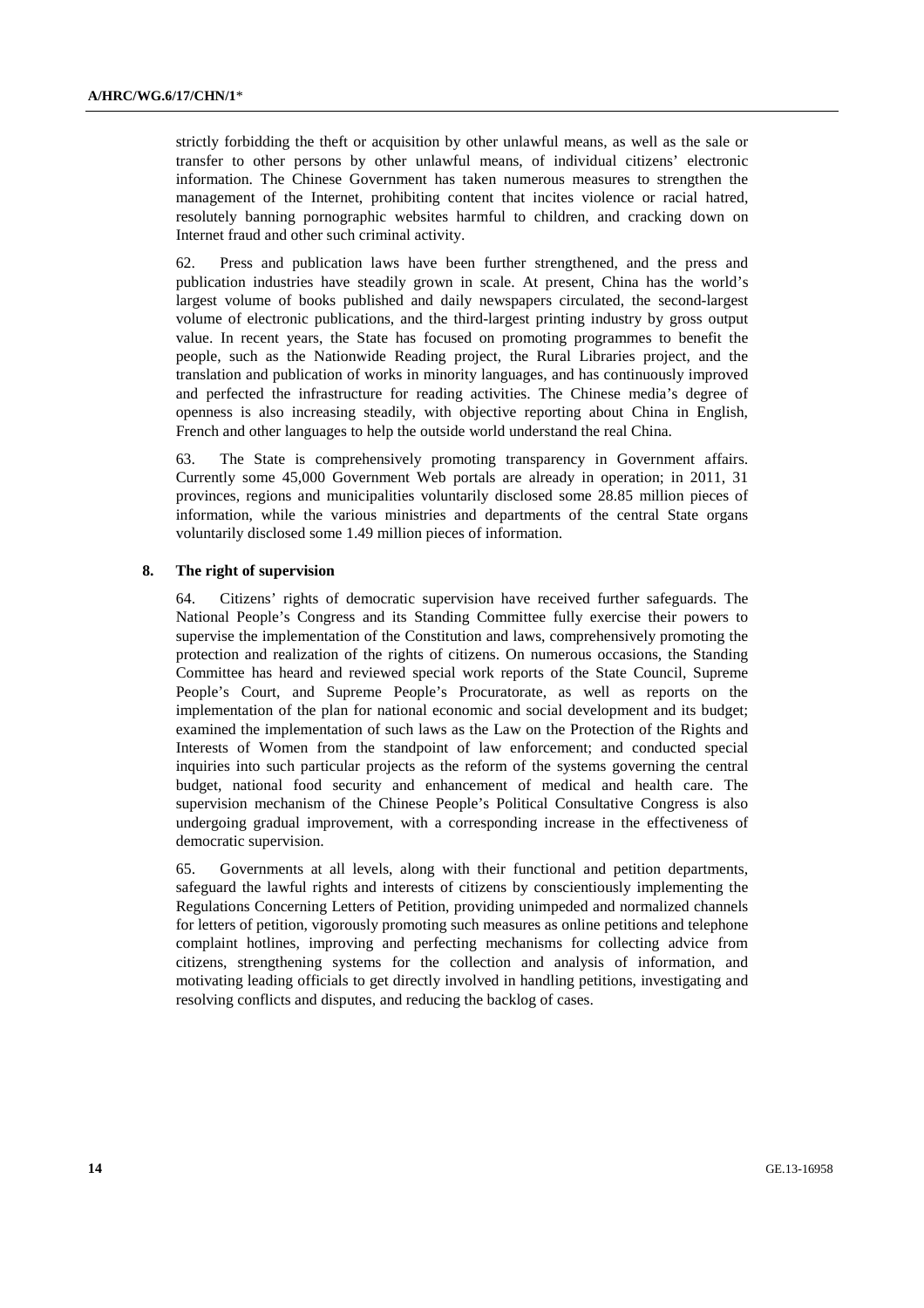## **C. Rights of special groups**

### **1. Women's rights (paragraph 114, recommendation 14; paragraph 116, recommendation 3)**

66. The promotion of equality between men and women is a basic State policy of China. It has enacted a legal framework comprising a full set of laws to protect women's rights and interests, centred on the Law on the Protection of Rights and Interests of Women and including such statutes and regulations as the Law on Marriage.

67. The Chinese Government has incorporated women's development in the general planning for national economic and social development. The Outline of the Twelfth Five-Year Plan contains chapters and sections dealing specifically with safeguarding the rights and interests of women and children. In 2011, China's State Council promulgated the Outline for Women's Development in China, formulating 57 primary objectives and 88 strategies and measures for women in the seven major areas of health, education, the economy, participation in decision-making and management, social security, the environment, and the law.

68. The Chinese Government is working to eliminate outdated conceptions of gender, using multiple methods and media including rural radio broadcasting and blackboard newspapers, as well as local operatic theatre, to increase awareness among the people in rural areas about protecting the rights and interests of women and children. It is also training women workers at the grassroots, carrying out popular science education, improving health conditions, and advancing international cooperation.

69. The Chinese Government is also combating violence against women in a variety of ways. In 2010, the Supreme People's Court and several organs of the Central Government jointly issued the Opinions on Legal Punishment for the Crimes of Abducting and Trafficking in Women and Children, further broadening the scope of judicial protection for the personal rights of women and children. By the end of 2011, 28 provinces, regions and municipalities had published local laws, regulations and other documents against domestic violence; the Law against Domestic Violence has been included in the legislative working agenda of the Standing Committee of the National People's Congress for 2012 and 2013, and currently also figures in the Committee's Twelfth Five-Year Work Plan.

#### **2. Children's rights (paragraph 114, recommendation 13)**

70. China has enacted a full legal framework to protect the rights and interests of children, including the Law on Protection of Minors, the Compulsory Education Law, and the Law on Prevention of Crime by Minors.

71. China views children's development as an important component of economic and social development, and has incorporated it as such in overall economic and social planning at the State level. In 2011, the State Council promulgated the Outline for Children's Development (2011–2020), adhering to the principles of prioritizing children and ensuring their maximum benefits and interests, and proposing 52 primary objectives and 67 strategies and measures to be accomplished by the year 2020 in the five major areas of health, education, social benefits, the social environment and legal protections.

72. The environment and conditions in which children live and develop in China have markedly improved. In the area of health, the mortality rate for children five years of age and below decreased from 18.5 per thousand in 2008 to 13.2 per thousand in 2012. With regard to social benefit protections, the assistance and protection mechanisms for orphaned and disabled children, children affected by HIV/AIDS, children from poor households, and homeless children are being continuously improved and perfected.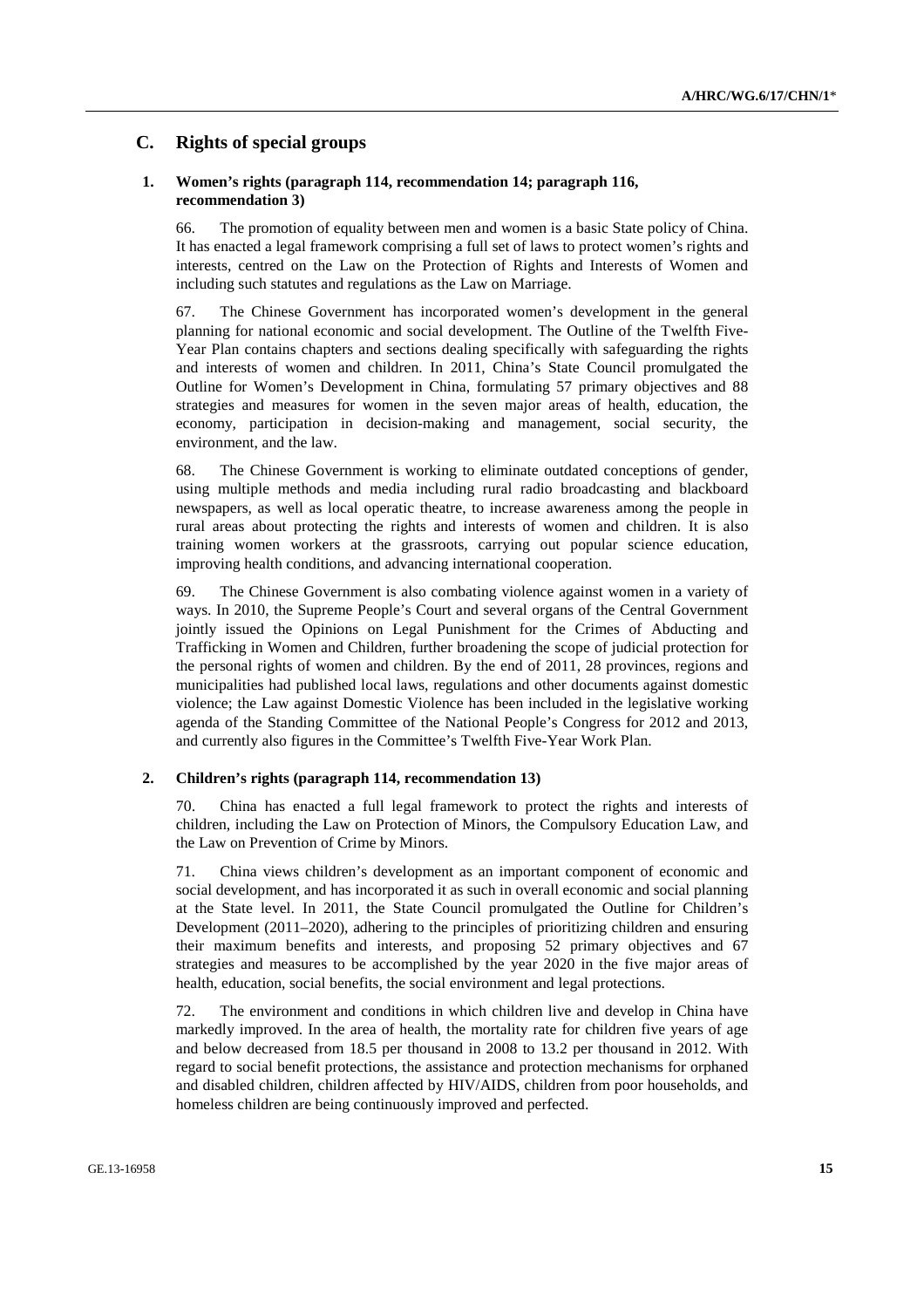### **3. Rights of the elderly (paragraph 114, recommendation 20)**

73. The lawful rights and interests of the elderly in China are fully safeguarded. The Law on Protection of the Rights and Interests of the Elderly, promulgated in 1996, was amended in 2009 and again in 2012, so as to better protect the rights of the elderly in such areas as domestic maintenance and support, social security, housing conditions, pension services, and social participation. The cause of the elderly has been incorporated in overall economic and social planning at the national level, with the drafting and initial implementation of development planning for the elderly in China under the Twelfth Five-Year Plan and a plan for building a social services system for seniors over the 2011–2015 period.

74. The system of old-age safeguards is also undergoing continuous improvement. China has basically implemented full coverage of the social old-age insurance system. The Government has raised the level of basic pensions for enterprise retirees for eight years in a row. The strengthening of assistance systems of all kinds is better safeguarding the basic living conditions of the elderly urban and rural poor. A "home-based, neighbourhoodassisted, institutionally-supported" social services network is gradually taking shape. The elderly are actively taking part in cultural and physical activities and social development, and have become a force to be reckoned with in building society.

### **4. Rights of persons with disabilities (paragraph 114, recommendation 15)**

75. The State has formulated more than 60 laws and regulations, like the Law on the Protection of Disabled Persons, to protect the rights of persons with disabilities in the areas of health, education, employment, social safeguards, participation in the management of national affairs, and social life, as well as to eliminate prejudice against the disabled. The Mental Health Law and the Regulations on Construction of a Barrier-Free Environment were promulgated in 2012, while the Regulations on Preventing Disabilities and Rehabilitating the Disabled are being urgently drafted, and the Regulations on Education for the Disabled are being revised. The Chinese Government has incorporated the cause of persons with disabilities in overall economic and social planning at the State level. In 2011, an outline of development for the disabled under the Twelfth Five-Year Plan was published, setting the overall direction of development for the cause of the disabled in China. Social protection and services systems for the disabled are gradually being established, and the conditions under which such persons live and develop are markedly improving. More than a third of provinces, regions and municipalities are establishing supplementary living stipend systems for the disabled. From 2008 to 2012, nearly 12.2 million disabled persons received rehabilitation in one form or another; some 6.2 million disabled persons in rural areas have been helped out of poverty, and employment was arranged for nearly 1.7 million disabled persons in urban areas. Great strides have also been made in creating barrier-free environments in cities, with further strengthening of barrierfree services in the rail transportation, civil aviation, and financial service sectors.

76. An international forum on the theme of "Removing Barriers, Promoting Integration" was held in Beijing in June 2012 and adopted an outcome document entitled "The Beijing Declaration on Disability-inclusive Development". In 2010, China successfully convened the Guangzhou Asian Para Games. Also that year, the first pavilion on the theme of the disabled in the history of world expositions was set up at the Shanghai World Expo.

#### **5. Rights of ethnic minorities (paragraph 114, recommendations 16, 26 and 37)**

77. The Chinese Government has consistently attached great importance to developing the cause of human rights for ethnic minorities, and ensured that they enjoy extensive human rights.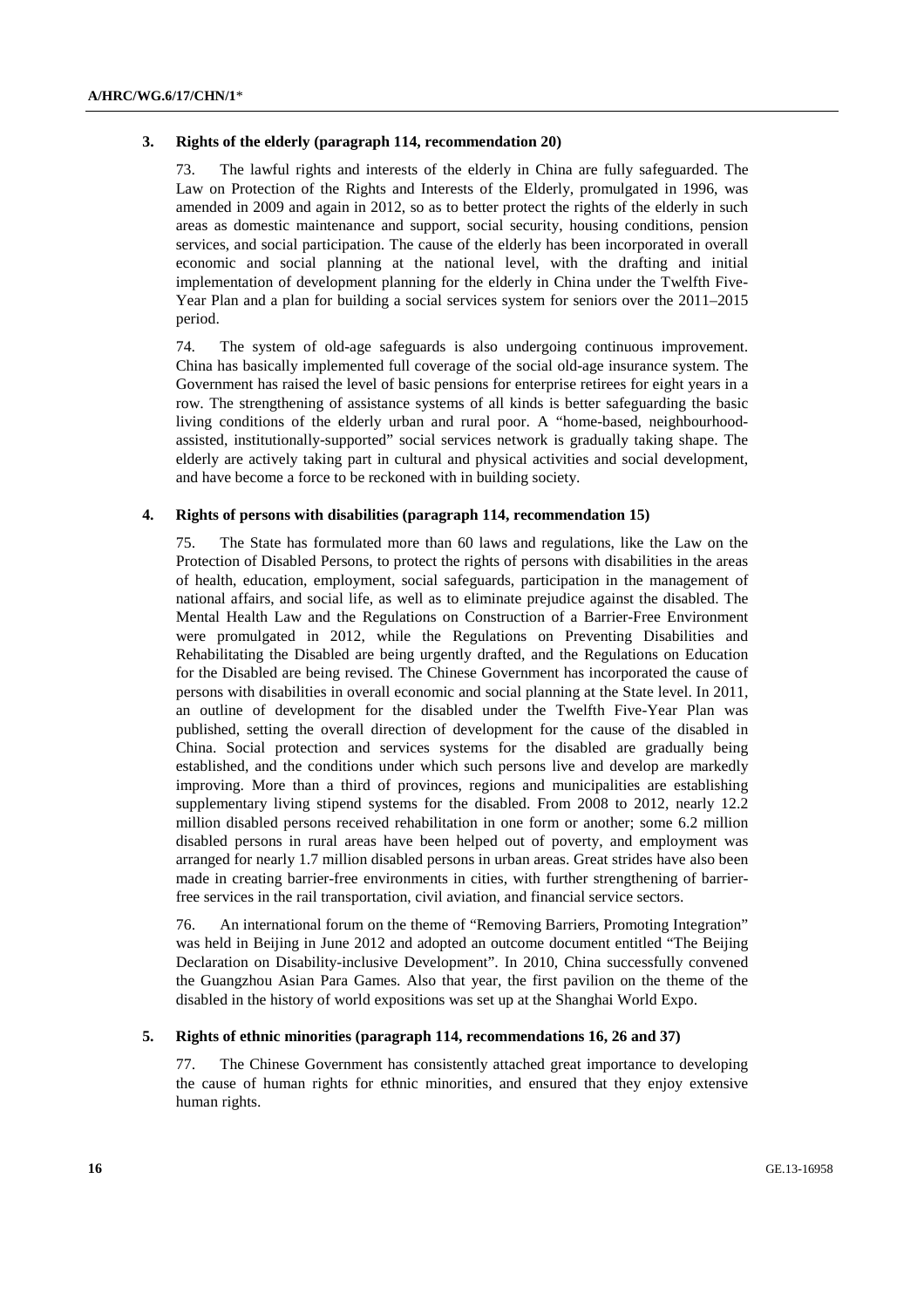78. *Further advancing the political rights of ethnic minorities* Members of all ethnic minorities participate in the management of national and local affairs on an equal basis with people of the majority Han ethnic group. Ethnic minority deputies constituted a total of 13.69 per cent of the deputies at the twelfth National People's Congress, exceeding the proportion of ethnic minorities in the overall population; fully 55 of China's ethnic minorities were represented by deputies of their own ethnicity. The proportion of leading officials in ethnic-minority regions who are of the local ethnicity is also gradually rising.

79. *Fully respecting freedom of religious belief in ethnic regions* In Tibet, the manner of succession of the reincarnated Living Buddha is fully respected, and traditional religious activities proceed normally. Currently, there are more than 1,780 places of religious activity of all types in Tibet, with some 46,000 monks residing in monasteries. Tibetan cultural customs and practices continue to be handed down and protected.

80. *Further safeguarding the economic rights of ethnic minorities* Investment in ethnic regions continues to grow. From 2010 to 2012, there were some 6 billion yuan invested for ethnic minority development projects arranged by the central financial authorities alone, used for promoting accelerated economic and social development in ethnic minority regions. At the same time, the scope of poverty alleviation and development efforts is increasing. On the basis of the 2,300 yuan poverty alleviation standard, the number of recipients of poverty alleviation assistance decreased from 50.54 million to 31.21 from 2010 to 2012, and the overall poverty rate dropped from 35.4 per cent to 21.7 per cent.

81. *Further safeguarding the social rights of ethnic minorities* Since 2009, the Government has greatly increased subsidy funding for ethnic education, and a complete system from pre-school through college levels has taken shape; the number of years of education received by 14 ethnic minorities, including Koreans, Manchus, Mongols and Kazakhs, now exceeds the national average. The Government has established, in other provinces of China, special schools and classes to enrol students from Tibet and Xinjiang in order to train talented people of all kinds for those two regions. Medical and health service systems in ethnic regions are also being continuously improved.

82. *Further safeguarding cultural rights of ethnic minorities, and conscientiously safeguarding the rights of ethnic minorities to use and develop their own languages and writing systems* As of May 2012, there were 73 radio stations broadcasting 441 scheduled programmes (of which 105 were in minority languages), and 90 television stations broadcasting 489 programmes (of which 100 were in minority languages), in ethnic autonomous areas. Solid results have also been achieved in the preservation and protection of endangered cultural heritage, with projects for 55 ethnic minorities accounting for 42 per cent of the national intangible cultural heritage list.

83. In the process of responding to the international financial crisis that recently swept the globe, the Chinese Government continues to increase investment in the Tibet Autonomous Region in the areas of finance and taxation, banking, capital investment, industrial construction and the development of social programmes, and has adopted a series of special preferential policies to promote the economic and social development of that Region. In 2012, per capita disposable income for residents of urban areas in Tibet reached 18,056 yuan, an increase of 11.5 per cent over the previous year, while per capita net income of farmers and herdsmen reached 5,645 yuan, an increase of 15.1 per cent over the previous year.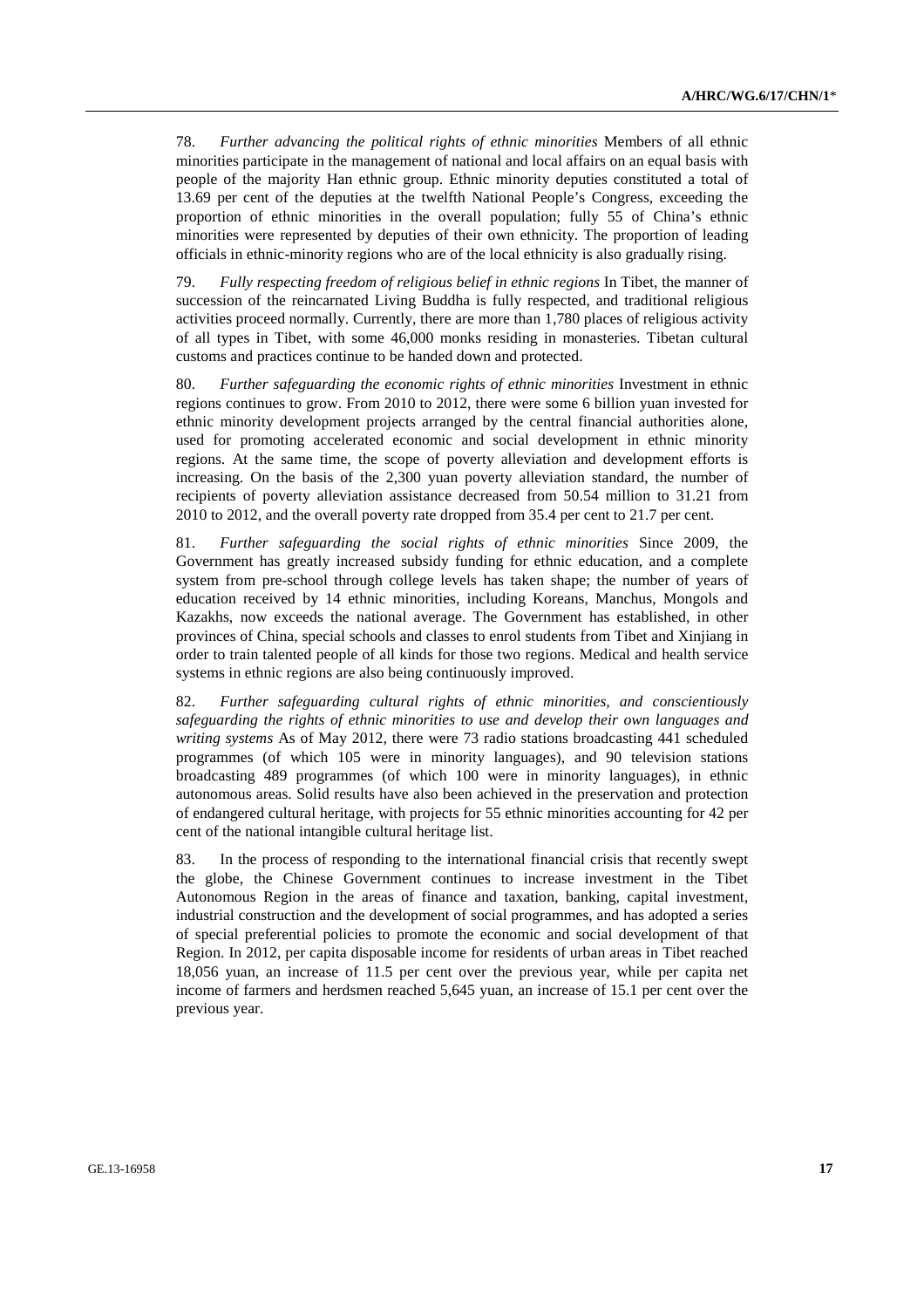## **D. Participation in international human rights activities**

### **1. Cooperation with the United Nations High Commissioner for Human Rights and the Office of the High Commissioner (paragraph 114, recommendations 11 and 12)**

84. China has maintained good and cooperative relations with the United Nations High Commissioner for Human Rights as well as the Office of the High Commissioner. In 2011, China and the Office of the High Commissioner successfully held a joint legal seminar in Beijing. The two sides are currently maintaining communication on undertaking new cooperative projects. The Chinese Government continues to support the work of the Office of the High Commissioner with donations, the amount of which have increased yearly from US\$20,000 in 2010 to US\$50,000. China welcomes the High Commissioner to visit China at a mutually suitable time.

#### **2. Cooperation with the special procedures (paragraph 114, recommendations 9 and 10)**

85. China continues to cooperate with the United Nations human rights special procedures. In December 2010, the Chinese Government welcomed the Special Rapporteur on the right to food, Mr. Olivier De Schutter, to China. China also maintains communication and exchanges with the relevant special procedures of the Human Rights Council. The Chinese Government has always handled communications from the special procedures of the Human Rights Council conscientiously, and promptly responds to those communications on the basis of careful study.

### **3. Bilateral and multilateral exchanges and cooperation on human rights (paragraph 114, recommendations 8, 28, 29, 38, 40, 41 and 42)**

86. Within the framework of South-South cooperation, China endeavours, to the best of its ability, to provide economic and technical assistance to other developing countries with financial difficulties; some 120 developing countries around the globe have received such assistance in one form or another. Since the year 2000, China has set up more than 700 projects to help aid recipients; it has helped build 30 agricultural technology demonstration centres in developing countries, dispatching large numbers of agricultural experts to carry out technical cooperation, thereby actively helping those countries to raise their agricultural production capacity and increase grain yields; it has helped build some 100 primary and secondary schools and some 30 hospitals, and dispatched medical personnel to 56 developing countries; it has provided training in China for more than 100,000 talented people in all fields from developing countries; it has actively assisted developing countries to develop clean, renewable energy resources; it has vigorously supported reconstruction in developing countries affected by disasters; and it has cancelled the debt owed by 50 heavily-indebted poor countries and least-developed countries on Government loans to them from China that had matured.

87. To better realize the right to development, China is actively sharing its experience and practices in the areas of poverty alleviation, development of education and health, economic development promotion, and governance with other developing countries, assisting recipient countries to improve their self-development abilities, and promoting economic development and social progress in recipient countries. In 2005, the International Poverty Reduction Centre in China was jointly established by China, the United Nations Development Programme and other international organizations, and is contributing to the cause of poverty reduction around the world.

88. China continues to actively undertake and participate in bilateral and international human rights exchanges and cooperation. It has held dialogues or consultations on human rights with nearly 20 countries, and continues to undertake technical cooperation on human rights with Australia and other countries. China's judicial authorities actively take part in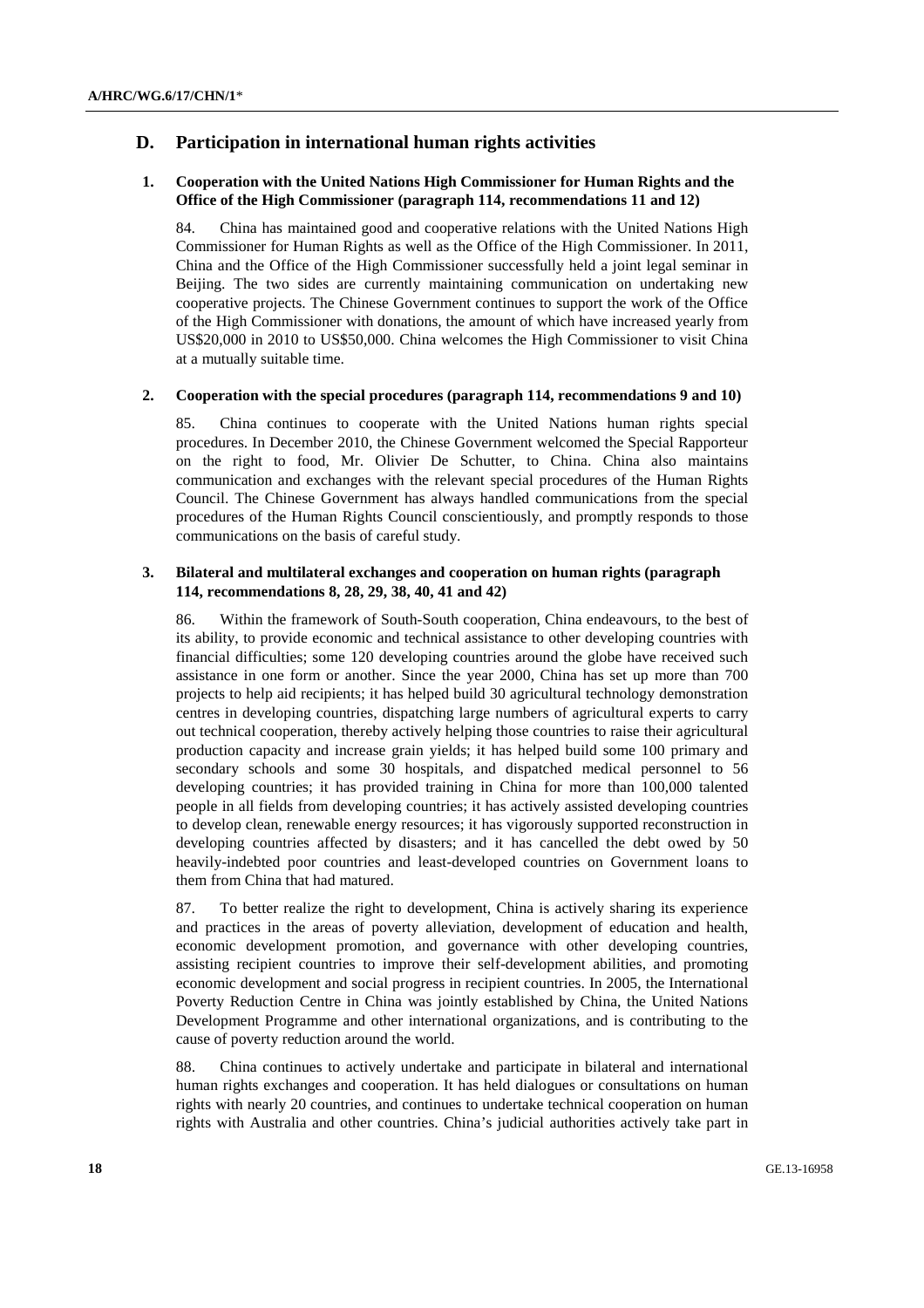exchanges with their foreign counterparts in such programmes as the Sino-German Rule of Law Dialogues, and in exchanges and cooperation with the judiciaries of other countries. China plays a constructive role in the Human Rights Council, the Third Committee of the General Assembly, and other human rights mechanisms, and encourages all countries to address human rights issues in a fair, objective and non-selective manner and promoting the healthy development of the international human rights cause.

89. For the past four years, the China Society for Human Rights Studies has sponsored the second through fifth sessions of the Beijing Forum on Human Rights, at which the relationship of human rights with issues of development, culture, science and technology, and the environment are discussed. The Forum has become an important international platform for both developing and developed countries to take part in dialogue and exchange on human rights.

## **IV. Challenges and future goals**

### **A. Difficulties and challenges**

90. China is still a developing country. With a large population and weak economic foundations, the following are among the difficulties and challenges it faces in promoting and protecting human rights.

91. Development is still affected by issues of lack of balance, lack of coordination, and lack of sustainability. The number of potential recipients of poverty relief is still near 100 million people, placing considerable strain on aid to the poor. Overall employment pressures are not abating, with structural imbalances coming to the fore. Income distribution structures are irrational. The housing system is imperfectly designed with regard to meeting consumer demand. Disparities persist between basic medical care and health services and the health needs of the people. Contradictions between economic development and the resources and environment are becoming increasingly prominent.

92. The general standard of social programmes in some ethnic regions is relatively lagging. The social environment for the development of women needs further improvement, while safeguards for the rights of special groups such as the elderly and persons with disabilities face pressures. Injustices still exist in the judicial sphere; further improvement is needed in judicial safeguard mechanisms for human rights, and the level of human rights awareness and respect for the law in the exercise of administrative authority among law enforcement officials need to be raised.

## **B. Future goals**

93. China has promulgated the Outline of the Twelfth Five-Year Plan and the National Human Rights Action Plan for 2012–2015, and has proposed the ambitious goal of creating a society in which moderate prosperity is universal by the year 2020. The Chinese Government will further promote and protect human rights by propelling the cause of human rights in China to a whole new level on the basis of the principles of lawful, comprehensive and pragmatic advancement. As the next step, China will focus on carrying out the following tasks, aimed at the challenges existing in the economic and social spheres.

94. Transform the mode of economic development; strengthen the balance, coordination and sustainability of development; work to reduce urban/rural and inter-regional gaps and disparities; strive for an annual growth rate exceeding 7 per cent in per capita disposable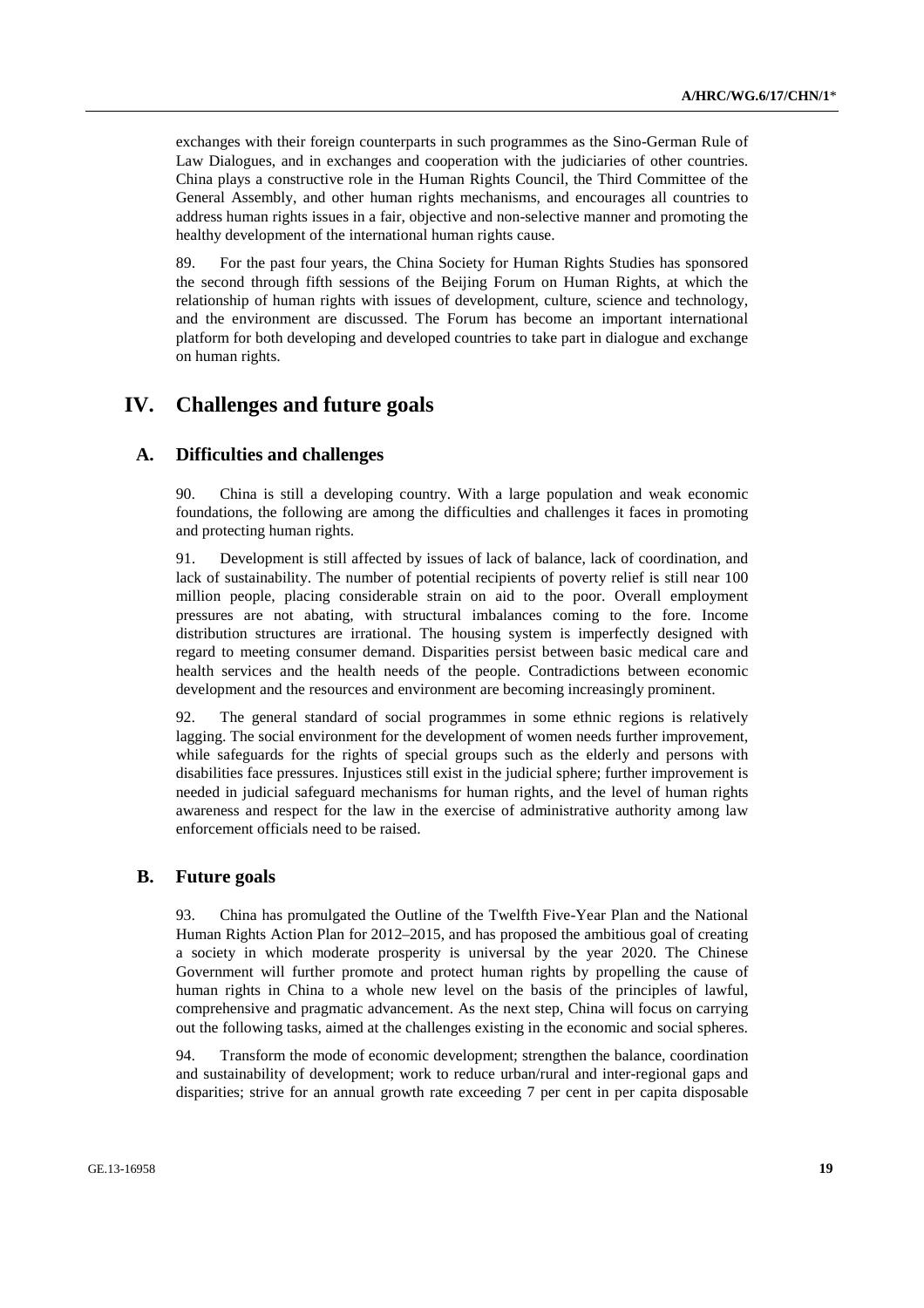income for urban residents and per capita net income for rural residents; and work to realize a doubling of the 2010 GDP and per capita urban and rural incomes by the year 2020.

95. Implement poverty alleviation projects in contiguous areas with special difficulties, and promote the development of impoverished areas and populations by means of poverty alleviation development. Persevere in implementing the employment priority strategy, work hard to create jobs for more than 9 million urban residents a year, and keep registered urban unemployment below 5 per cent. Improve and perfect indemnificatory systems for construction, allocation, management and withdrawal of housing, advance the renewal of urban shanty areas, and bring about clear improvements in housing conditions for migrant workers.

96. Initially set a basic medical and health care system covering urban and rural residents by the year 2015, so that all residents enjoy basic medical safeguards and public health services. Work hard to effect clear reductions in the emission of major pollutants, greatly improve the quality of drinking water in urban and rural areas, ensure that air quality in 80 per cent of municipalities at the county level and above reach or exceed the Grade II standard, and focus on reducing heavy metal pollutant emissions in key areas to 15 per cent below their 2007 levels.

97. Promote economic development in ethnic minority regions and strengthen their selfdevelopment capacity. Ensure women's ability to participate equally in public affairs and derive equal benefit therefrom. Perfect the social security and services systems, effectively safeguard the rights and interests of children, persons with disabilities, and the elderly.

98. Persevere in the management of State affairs in accordance with the law, build a government that governs by law, continue to deepen judicial reforms, maintain and perfect the judicial system under socialism with Chinese characteristics, and ensure that the judicial and procuratorial organs exercise their powers independently in accordance with the law. Raise the scientific level of social management, and secure and standardize the channels by which the people can express their demands, coordinate their interests and protect their rights and interests. Undertake broader popular education about the law, strengthen social awareness about studying, respecting, obeying and using the law, raise the awareness of law enforcement personnel regarding the law and protection of human rights, and improve and perfect measures of all kinds to protect human rights within the law enforcement process.

## **V. Promotion and protection of human rights in the Hong Kong Special Administrative Region (paragraph 114, recommendation 39)**

## **A. Methodology and public consultation**

99. In preparing this part of the report, the Hong Kong Special Administrative Region (HKSAR) Government conducted an exercise in February and March 2013 to consult the public. A consultation document published by the HKSAR Government was sent to a broad spectrum of the community, including the Legislative Council (LegCo), relevant nongovernmental organizations, interested members of the public and the media, and distributed through the District Offices and on the internet. During the consultation period, the HKSAR Government also collected views from representatives of non-governmental organizations at the LegCo and the Human Rights Forum. The HKSAR Government has carefully considered all the comments received.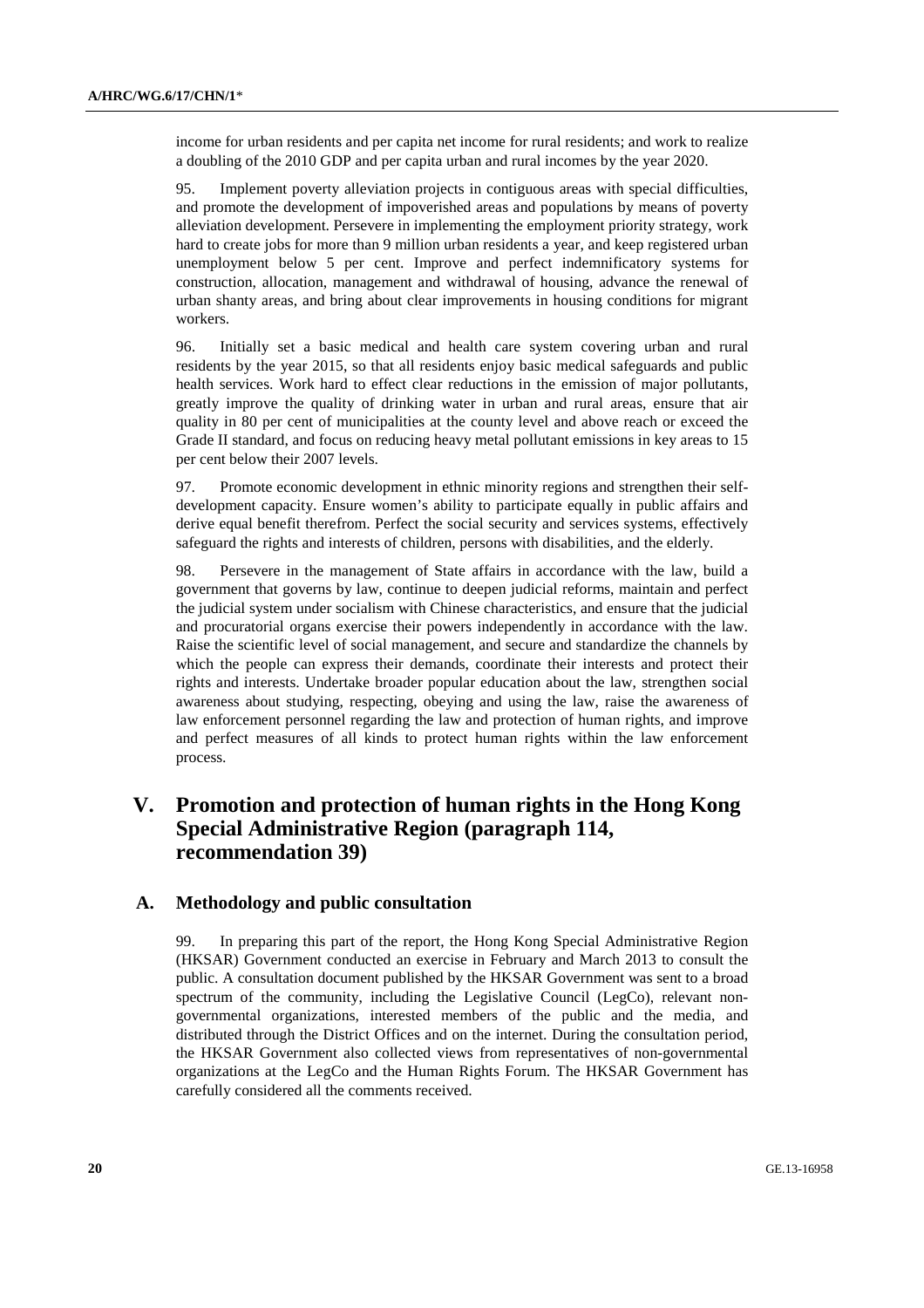## **B. Framework and measures for promoting and safeguarding human rights**

100. As stated in the previous report, in the HKSAR, human rights are fully protected by law. The legal safeguards are provided in the Basic Law of the HKSAR of the People's Republic of China, the Hong Kong Bill of Rights Ordinance and other relevant ordinances. They are buttressed by the rule of law and an independent judiciary. In addition, there are a number of organisations which help promote and safeguard different rights, including the Equal Opportunities Commission, the Privacy Commissioner for Personal Data (PCPD), the Ombudsman, the Independent Police Complaints Council (IPCC), and the legal aid services. The HKSAR Government's performance in promoting and safeguarding human rights is open to scrutiny through periodic reports to the United Nations human rights treaty monitoring bodies and is constantly watched over by the LegCo, the media, various human rights non-governmental organizations and the community at large. Since the last review, the HKSAR Government continued to attach great importance to promoting human rights through public education and publicity.

## **C. Achievements and challenges**

101. The Basic Law provides that the ultimate aim is the election of the Chief Executive (CE) and all Members of the LegCo by universal suffrage in light of the actual situation in the HKSAR and in accordance with the principle of gradual and orderly progress. According to the decision adopted by the Standing Committee of the National People's Congress in December 2007, the election of the CE may be implemented by universal suffrage in 2017, and after the CE is elected by universal suffrage, the election of the LegCo of the HKSAR may be implemented by the method of electing all the members by universal suffrage.

102. In the summer of 2010, the reform package put forth by the HKSAR Government for the elections of the CE and LegCo in 2012 was passed by a two-thirds majority of all the members of the LegCo, given consent by the CE and endorsed by the Standing Committee of the National People's Congress. For the first time since its establishment in 1997, the HKSAR has completed the constitutional procedures required to amend the electoral methods for the CE and the LegCo. The two elections were held successfully in March and September 2012 respectively.

103. The HKSAR Government is fully committed to attaining universal suffrage for both the CE and the LegCo elections in accordance with the Basic Law and the decision of the Standing Committee of the National People's Congress of December 2007. With the experience gained in the 2010 exercise, the HKSAR Government will, at an appropriate juncture, launch public consultations on the election methods for the LegCo election in 2016 and the CE election in 2017, and initiate the required constitutional procedures accordingly.

104. In May this year, the LegCo passed a bill to abolish all appointed seats of the District Councils (DCs) from the next term of those Councils, which will commence in 2016.

105. Another major development since the previous review is the much enhanced screening mechanism for torture claims introduced by the HKSAR Government in December 2009. The mechanism has been underpinned by statute since December 2012. Under the mechanism, claimants are given every reasonable opportunity to establish their claims. Aggrieved claimants may appeal to a statutory Torture Claims Appeal Board comprising former judges or magistrates. A claimant may not be removed from the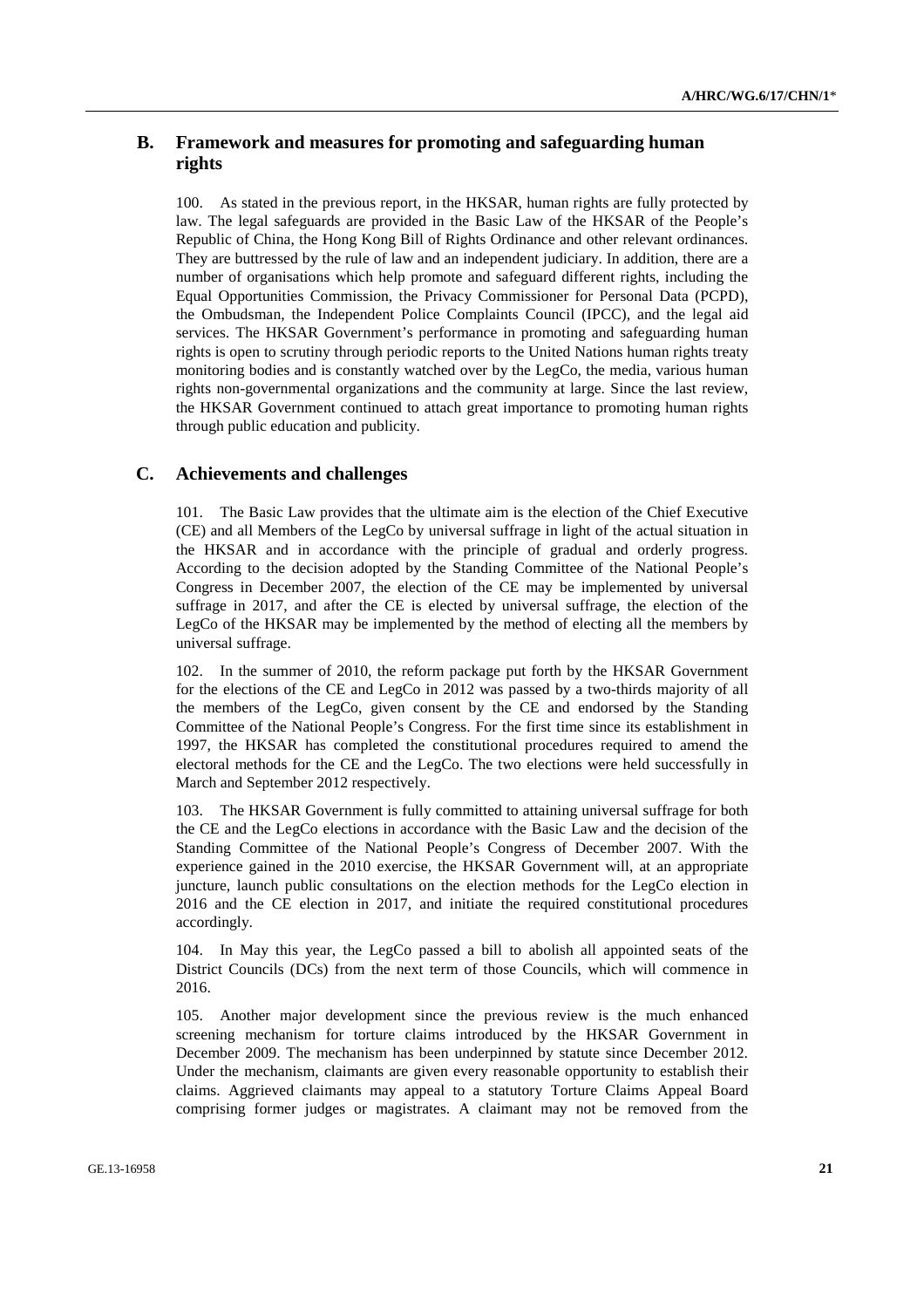HKSAR to another country where there are substantial grounds for believing that the claimant would be in danger of being subjected to torture there.

106. On the protection of privacy, in 2012 the Personal Data (Privacy) Ordinance was amended to strengthen the protection of personal data privacy. The amendments include enhancing regulation over the use of personal data in direct marketing and provision of personal data to others for use in direct marketing.

107. The HKSAR Government continues to respect the freedom and rights of peaceful assembly and procession, as enshrined in the Basic Law and the Hong Kong Bill of Rights Ordinance. The Police have been facilitating all lawful and peaceful public meetings and processions while ensuring public order and public safety.

108. To enhance the mechanism for handling of complaints against the Police, the Independent Police Complaints Council (IPCC) Ordinance came into force in June 2009, to provide the Council an independent statutory status vested with statutory functions and powers to observe, monitor and review the handling and investigation of reportable complaints by the Police. The Ordinance imposes a statutory duty on the Police to comply with the Council's requirements, further enhancing the Council's independence in dealing with complaints against the Police.

109. Freedom of expression and press freedom are fundamental rights enjoyed by people in the HKSAR. As always, the media reports freely, commenting extensively and liberally on local and external matters. Applications for licences for broadcasting are considered by an independent regulator fairly and in strict accordance with the law and established procedures.

110. To tackle the issue of poverty, the HKSAR Government set up a high level Commission on Poverty in December 2012 to review the effectiveness of existing poverty alleviation policies, formulate new policies to prevent and alleviate poverty and social exclusion, as well as promote upward social mobility.

111. On labour rights, the HKSAR Government completed a policy study on standard working hours (SWH) and released the study report in November 2012. In April 2013, the CE appointed representatives of various sectors to the SWH Committee, with a view to building consensus and identifying the way forward.

112. In the HKSAR, workers' rights to form and join trade unions are guaranteed by the Basic Law and the Hong Kong Bill of Rights. Members and officers of a registered trade union enjoy a number of rights and immunities under the Trade Unions Ordinance. The Employment Ordinance provides employees with protection against anti-union discrimination. The HKSAR Government is studying the details of a proposal regarding reinstatement or re-engagement of an employee who has been unreasonably and unlawfully dismissed.

113. There has been substantial improvement in the earnings of grassroots employees after the Statutory Minimum Wage (SMW) was introduced in 2011. The SMW rate has increased by HK\$2 to HK\$30 an hour with effect from 1 May this year. The SMW rate is reviewed at least once in every two years.

114. The Race Discrimination Ordinance came into full operation in July 2009. To promote racial equality and ensure ethnic minorities' access to key public services, the HKSAR Government will extend the application of administrative guidelines to 21 bureaus, departments and public authorities later this year.

115. Since the first-cycle review, the HKSAR Government has strengthened support services to facilitate ethnic minorities' integration into the community. The enhancement measures include increasing the number of support service centres to provide ethnic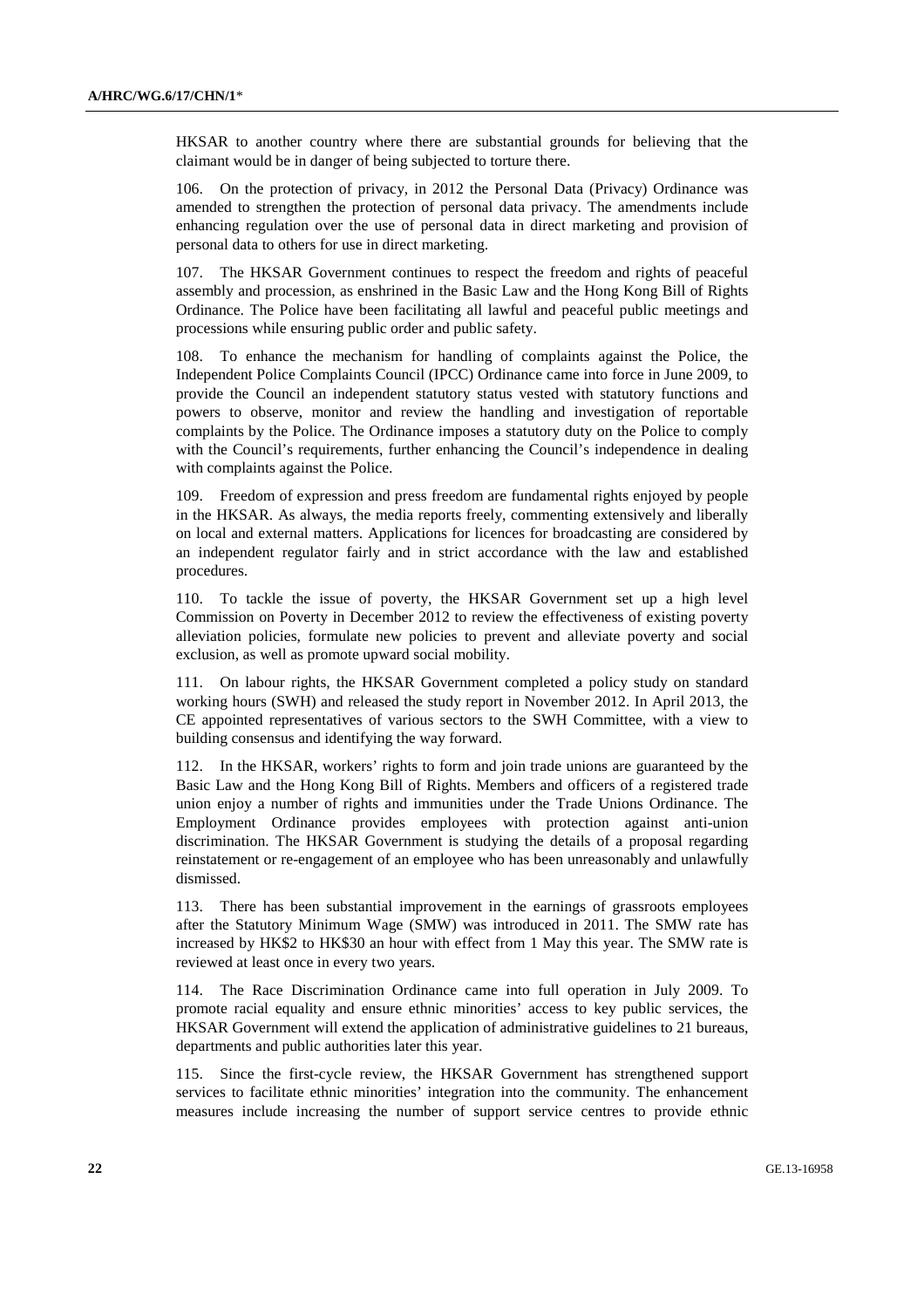minorities with different kinds of training and activities. In 2013, the CE has also announced further measures to enhance the support for non-Chinese speaking students<sup>1</sup> in learning the Chinese language, including, amongst others, parents' participation in summer bridging programmes to facilitate students' early adaptation to the local education system, enhancing the professional competencies of teachers, etc. The HKSAR Government will make further endeavours, taking into consideration stakeholders' views.

116. Since the last review, the HKSAR Government has fulfilled and will continue to fulfil its obligations under the Convention on the Rights of Persons with Disabilities, the Convention on the Elimination of All Forms of Discrimination Against Women, and the Convention on the Rights of the Child.

117. As in many parts of the world, sexual orientation is a controversial subject in the HKSAR. This notwithstanding, the HKSAR Government's position is clear – no person should be discriminated against on any grounds, including sexual orientation. The HKSAR Government has been undertaking extensive publicity and promotion with a view to fostering in the community a culture of mutual understanding, tolerance and respect. More resources will be injected into this area.

118. During the last review, the HKSAR was recommended to "continue to function according to their realities and preserve different rights of their citizens in accordance with their laws". The HKSAR Government has made continuous efforts in protection of human rights in the light of actual situation. The HKSAR Government will not underestimate the difficulty and challenges in building up consensus on various controversial issues, such as constitutional development and the protection of rights of sexual minorities, in the coming years. The HKSAR Government will protect and promote the rights of different groups through legal and administrative means, and in close collaboration with different sectors.

## **VI. Promotion and protection of human rights in the Macao Special Administrative Region (paragraph 114, recommendation 39)**

## **A. Methodology and public consultation**

119. During the process of drafting this report, all government departments cooperated closely with related non-governmental organizations in order to provide the latest information for the report. The government of the Macao Special Administrative Region (MSAR) uploaded the text of this report to its website and that of the Law Reform and International Law Bureau and issued a related press release in May 2013 for public comment. The report was extensively distributed at different levels, including the Legislative Assembly, government departments, related non-governmental organizations, the media, and the internet.

## **B. The legislative and institutional framework for the promotion and protection of human rights**

120. As a special administrative region of the People's Republic of China, pursuant to the Basic Law of the MSAR of the People's Republic of China (hereinafter referred to as the

<sup>&</sup>lt;sup>1</sup> For the planning of education support measures, students whose spoken language at home is not Chinese are broadly categorised as NCS students.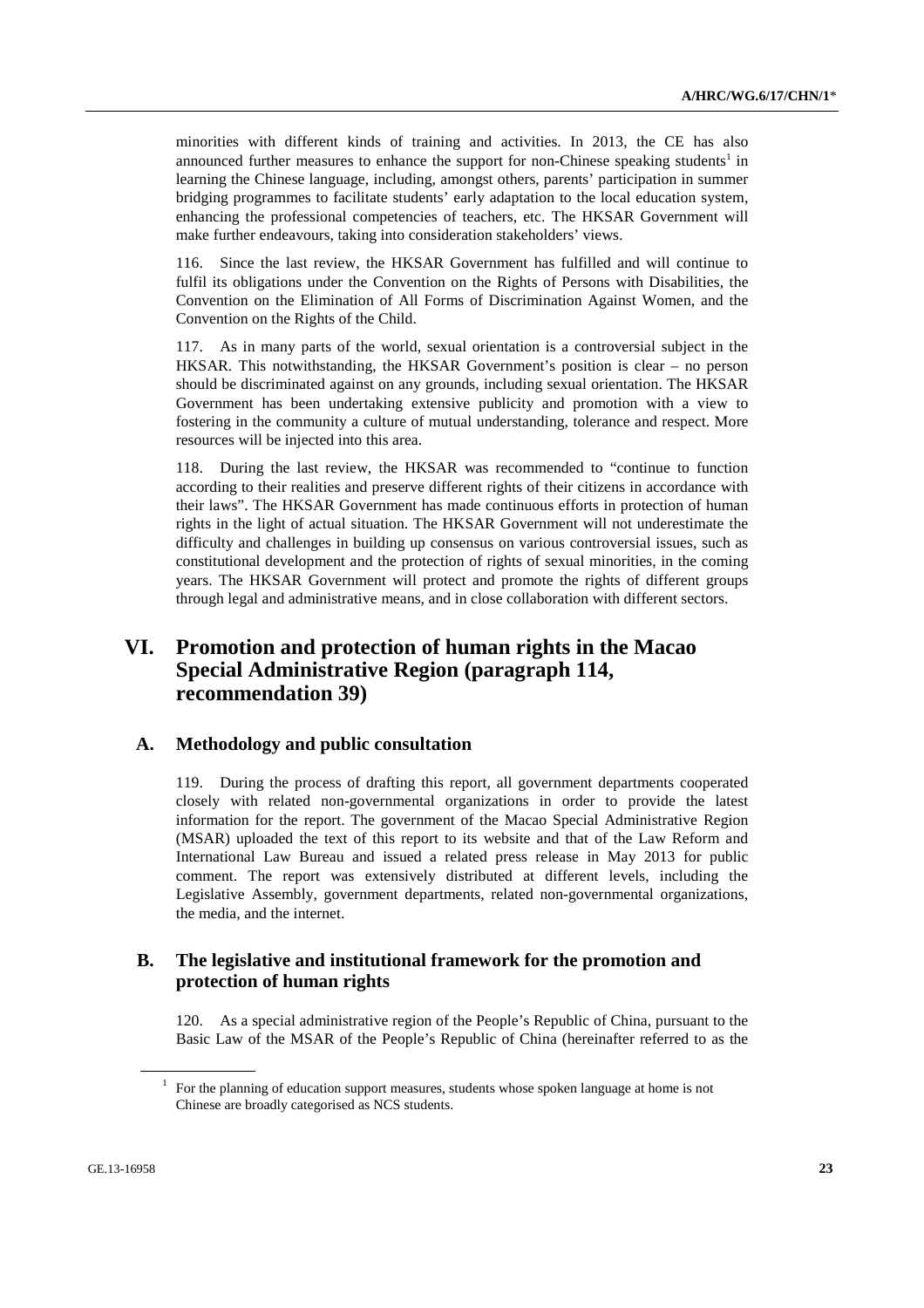Basic Law), the MSAR exercises a high degree of autonomy and enjoys executive, legislative and independent judicial power, including that of final adjudication. The Basic Law safeguards the rights and freedoms of residents of the MSAR at the constitutional level, with related provisions recorded in Chapters III (Political and Social Rights), V (Economic Rights) and VI (Cultural and Social Affairs Rights).

At present, there are altogether 20 international human rights treaties which are applicable in the MSAR, including the following seven core human rights treaties: the International Covenant on Civil and Political Rights (ICCPR), the International Covenant on Economic, Social and Cultural Rights (ICESCR), the International Convention on the Elimination of All Forms of Racial Discrimination (ICERD), the Convention against Torture and Other Cruel, Inhuman or Degrading Treatment or Punishment (CAT), the Convention on the Rights of the Child (CRC), the Convention on the Elimination of All Forms of Discrimination against Women (CEDAW) and the Convention on the Rights of Persons with Disabilities (CRPD), whose application commenced in August 2008. The MSAR has been submitting implementation reports in line with the requirements of the above-mentioned core human rights treaties. Since the handover, the MSAR has already submitted its initial report on the CRPD and two reports on the ICESCR, CEDAW, CERD, CAT and CRC through the Central Government of China. The MSAR had also submitted its initial report with reference to the ICCPR.

122. The MSAR has multiple local laws to further implement the protection of human rights, which mainly include the Legal Framework for Family Policy, the Rights to Assemble and Protest, the General Regime of the Right of Association, the Press Law, the Prevention, Treatment and Rehabilitation of Disabled Persons Ordinance, the Legal Framework for the Non-tertiary Education System, the Personal Data Protection Act, the Law on the Combat against the Crime of Human Trafficking, the Law for the Employment of Non-resident Workers, the Social Security System, the Economical Housing Law and so forth.

123. The residents of the MSAR can directly invoke legal provisions from different human rights treaties so as to safeguard their personal rights, and can apply for legal assistance should they have insufficient economic means. The new General Legal Aid System adopted in 2012 expands the scope of persons eligible for aid to include non-local employees and students, among others. The Commission Against Corruption and the Office for Personal Data Protection supervise and guarantee the enforcement of human rights in their functional areas, and the committees concerned with different realms of human rights formed by the representatives of civil society and non-governmental organizations, including the Commission for the Protection of Victims of Violent Crimes, the Refugees Commission, the Consultative Commission for Women's Affairs, the Commission for Disciplinary Control of the Security Forces and Services of Macao, the Commission on the Fight against AIDS, the Mental Health Commission, the Human Trafficking Deterrent Measures Concern Committee, the Senior Citizens Affairs Committee, the Commission on the Fight Against Drugs, the Commission for the Rehabilitation of Persons with Disabilities, and the Commission for the Prevention and Control of Chronic Diseases, can also promote the development of human rights.

124. Human rights education has been incorporated into the school curriculum. The MSAR government has also launched promotional activities and specialized training on human rights for government staff, judiciary personnel and various community groups. In the area of publicity, the government has used a variety of means, including pamphlets, web pages, and special topic discussions and seminars, to extensively publicise United Nations human rights treaties.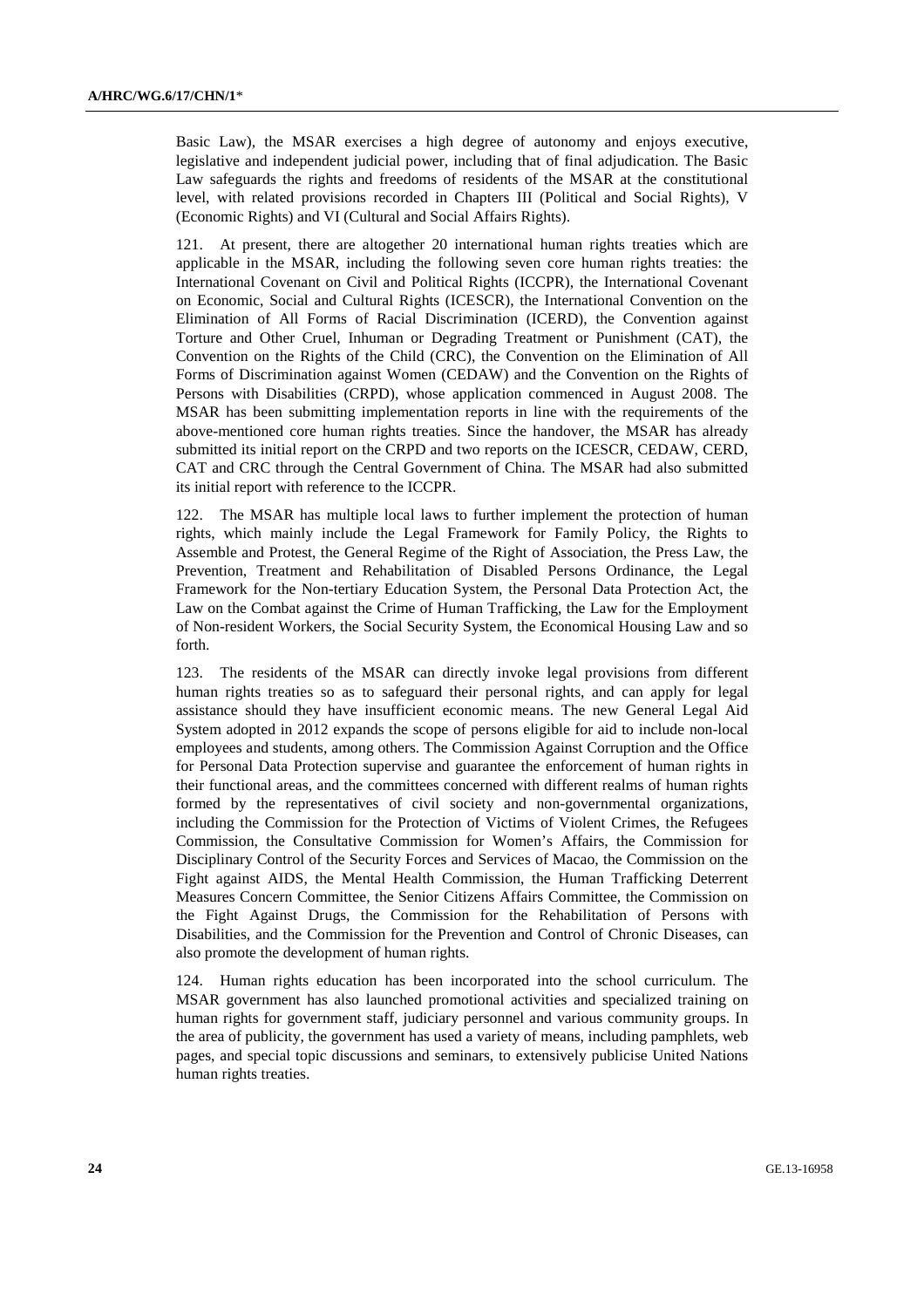## **C. Progress in promoting and protecting human rights**

125. The MSAR attaches great importance to the suggestions made by the United Nations Working Group on the Universal Periodic Review. Since the first-cycle review, the MSAR has continued to adopt a variety of measures to promote and safeguard human rights, as well as gradually implementing the commitments made in the previous report; the major developments are as follows.

126. The MSAR government implements a 15-year free education scheme, and began providing textbook grants in the 2009/2010 school year. Students who have financial difficulties can also apply for tuition assistance, subsistence allowances and study materials allowances. The government has also established university grants, including school loans, scholarships, accommodation allowances, travel allowances in order to encourage students to continue their higher education. The MSAR government has always attached great importance to the cultivation of whole-person development of youth, and the Macao Youth Policy (2012–2020) was drawn up for this reason. In order to promote lifelong learning, a continuing education development scheme for subsidizing residents' education was introduced in 2011.

127. The Law on Individual Provident Fund Accounts formulated in 2012 consolidates retirement protections for residents. In addition, qualified seniors aged 65 or above may draw a monthly old-age pension and a yearly senior citizens subsidy, and those who have financial difficulties may also apply for allowances. Moreover, apart from the existing free public healthcare services, the Government started introducing a healthcare plan in 2009 to subsidize residents seeking treatment at private medical institutions.

128. A classification and grading system for assessment, registration and issue of permits for the disabled introduced in 2011 provides free public healthcare services and preferential transportation rates for disabled persons who have been assessed as qualified to receive these allowances. The MSAR government has been financially and technically supporting non-governmental organizations providing assistance to vulnerable groups, as for example, the provision of home care services for the disabled or frail seniors who lack access to family care.

129. In order to assist the families with financial difficulties in resolving their housing problems, the MSAR government has built over 19,000 public housing units and promoted a provisional housing allowance scheme for families awaiting public housing.

130. The "Historic Centre of Macao" was inscribed on the World Cultural Heritage list in 2005. At present, there is a total of 128 monuments, buildings, complexes and sites under conservation, along with 10 intangible cultural heritage items. Since 2011, the "Parade through Macao, Latin City" has been held every year to promote cultural integration among different ethnic groups and the formulation of cross-departmental strategies for the protection of the historic city centre, so as to enhance awareness of cultural heritage protection.

131. The media industry continued to flourish in the MSAR after the handover. Chineselanguage daily newspapers, which are continuously published, have increased in number from eight to ten; among them is a new newspaper distributed free of charge. Portugueselanguage daily newspapers have increased from two to three, and three English daily newspapers have also been set up in succession. As for the broadcasting industry, a cable television station and four satellite television stations launched services successively after the handover. In addition to the Press Law, which provides a legal basis for guaranteeing journalists' independence in practicing their trade, the MSAR government introduced a government spokesman system in February 2010 and established press and public relations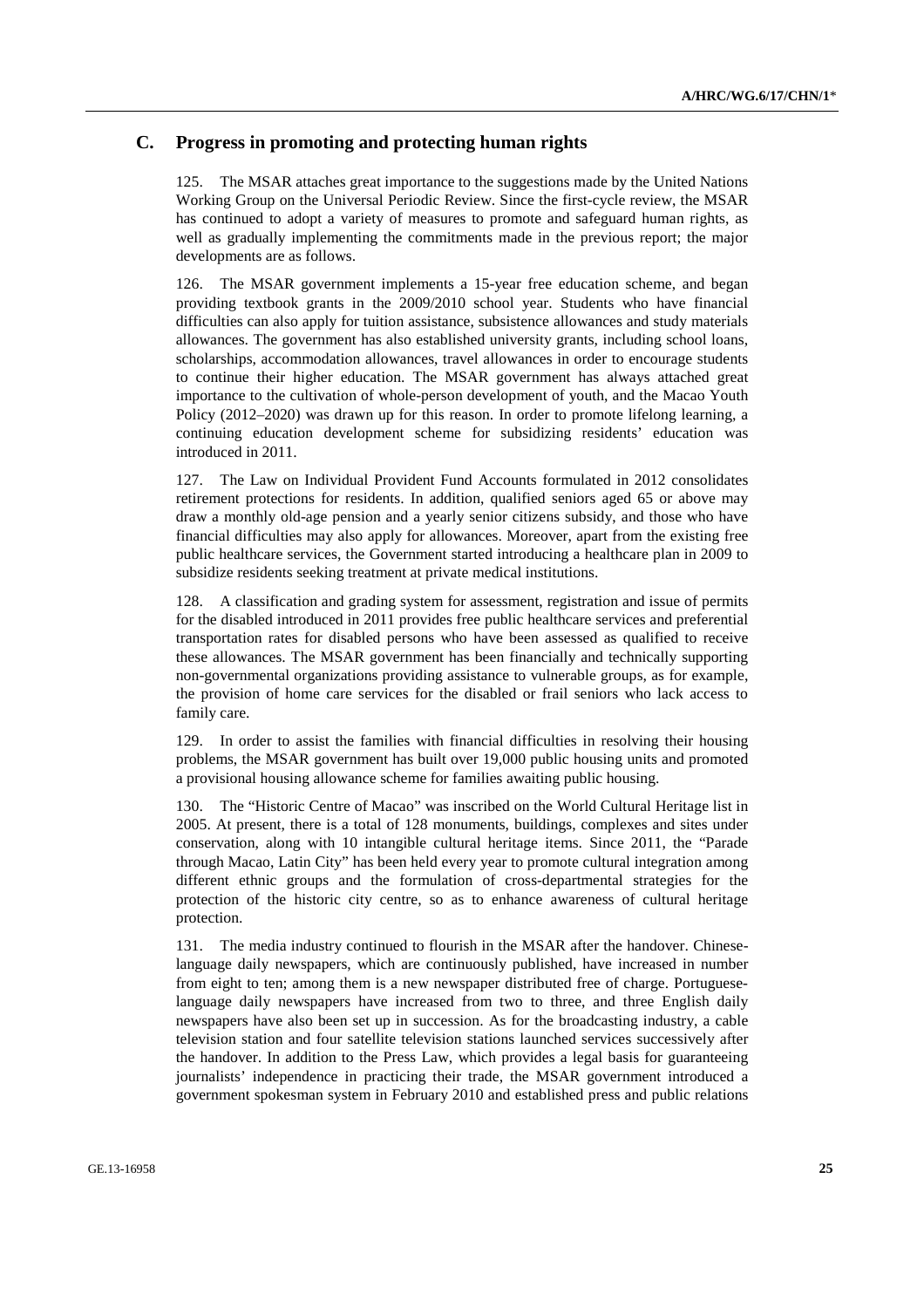coordinators in every government department, so as to allow the media to make inquiries at government departments at any time and ensure the free flow of information.

132. The Slavery Convention, the Convention for the Suppression of the Traffic in Persons and of the Exploitation of the Prostitution of Others, the Supplementary Convention on the Abolition of Slavery, the Slave Trade, and Institutions and Practices Similar to Slavery, and the Protocol to Prevent, Suppress and Punish Trafficking in Persons Especially Women and Children, supplementing the United Nations Convention against Transnational Organized Crime are all applicable in the MSAR. In addition to maintaining the usual close cooperation and exchanging intelligence with police affairs departments outside the Region, the MSAR government signed a cooperation agreement on combating trafficking in persons with the Mongolian Government in 2010 and a cooperation agreement on risk assessment and escort services for victims of trafficking in persons with the Hong Kong office of the International Organisation for Migration in 2012. The MSAR has also formulated Law No. 6/2008 on the fight against trafficking in persons, and has established a Human Trafficking Deterrent Measures Concern Committee, publicised information on combating human trafficking, set up a 24-hour enquiry hotline, organised training programmes for police officers, drawn up plans for protecting victims, and cooperated with non-governmental organizations to establish shelters providing such services as medical and economic assistance, legal consultations, and skills training for the victims of trafficking, so as to help them reintegrate into society.

133. The implementation of the United Nations Convention against Corruption in the MSAR began on 12 February 2006. The MSAR government committed to the adoption of multiple implementation measures under the Convention, including legislative and administrative measures. The Law of 2009 on the Prevention and Suppression of Bribery in the Private Sector was formulated to crack down on corrupt behaviour in the private realm. In the area of social development, Law No. 1/2013 on the Legal Regime of Declaration of Assets and Interests amended the Declaration of Assets Act, which had been in force for many years. Additionally, the Organic Law of the Commission Against Corruption of the MSAR, amended in 2012, extends the functional scope of the ombudsman to the special administrative relations existing between private individuals in order to strengthen the protection of residents' legal rights and interests.

134. A succession of statutes have been formulated for the purpose of building a responsible, highly effective and incorruptible administrative team; these include the General Rules for Principal Officials of the Macao Special Administrative Region, the General Regulations for Principal Officials of the MSAR, the Fundamental Provisions of Regulations for Leaders and Chiefs, the Supplementary Provisions of Regulations for Leaders and Chiefs and the Limitations Imposed on Chief Executives and Principal Officials after Termination of Term of Office.

## **D. Future objectives and challenges**

135. To further strengthen the protection of human rights, the MSAR will formulate a domestic violence prevention act, a legal framework for the protection of seniors' rights and benefits and a cultural heritage protection act, as well as amending the Press Law and improving the tertiary education system.

136. The aging of the population presents a trial for the MSAR government. In addition, the MSAR government will increase regional cooperation in the investigation and collection of evidence related to fighting corruption. The development of the MSAR is accompanied by simultaneous opportunities and challenges, and the MSAR government is committed to continuing to adopt the measures necessary to ensure the protection and implementation of the fundamental rights and freedoms of the residents of the Region.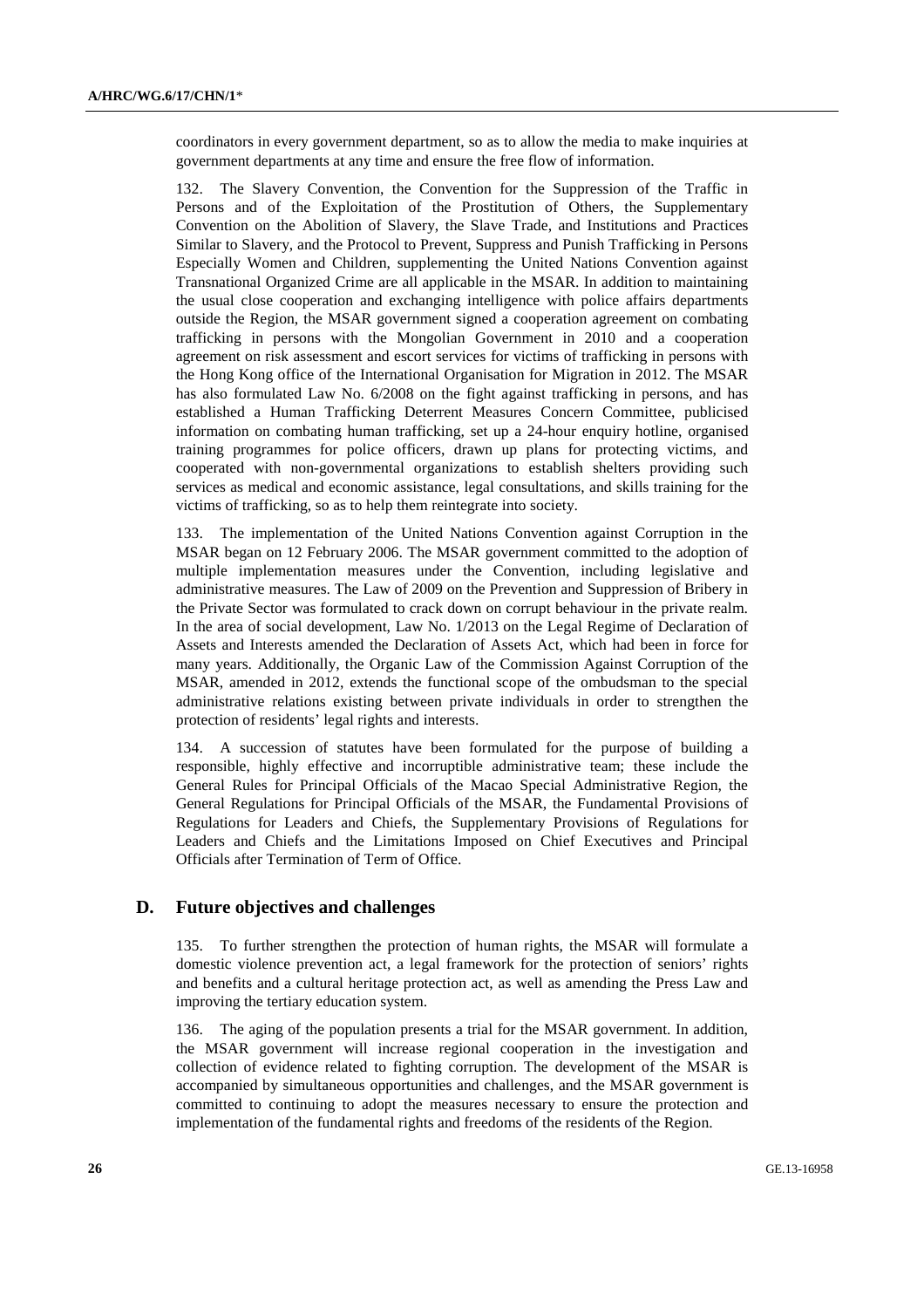## **Annex 1**

## **Government institutions contributing to the preparation of China's national report under the universal periodic review**

- Supreme People's Court
- Supreme People's Procuratorate
- Legislative Affairs Commission of the National People's Congress Standing **Committee**
- Ministry of Foreign Affairs
- National Development and Reform Commission
- Ministry of Education
- Ministry of Industry and Information Technology
- State Ethnic Affairs Commission
- Ministry of Public Security
- Ministry of Civil Affairs
- Ministry of Justice
- Ministry of Human Resources and Social Security
- Ministry of Environmental Protection
- Ministry of Housing and Urban-Rural Development
- Ministry of Agriculture
- Ministry of Commerce
- Ministry of Culture
- National Health and Family Planning Commission
- State General Administration of Press, Publication and Broadcasting
- State Administration of Work Safety
- State Administration for Religious Affairs
- Hong Kong and Macao Affairs Office of the State Council
- Legislative Affairs Office of the State Council
- State Council Information Office
- State Bureau for Letters and Calls
- Office of the State Council Leading Group on Poverty Alleviation and Development
- National Working Committee on Children and Women under the State Council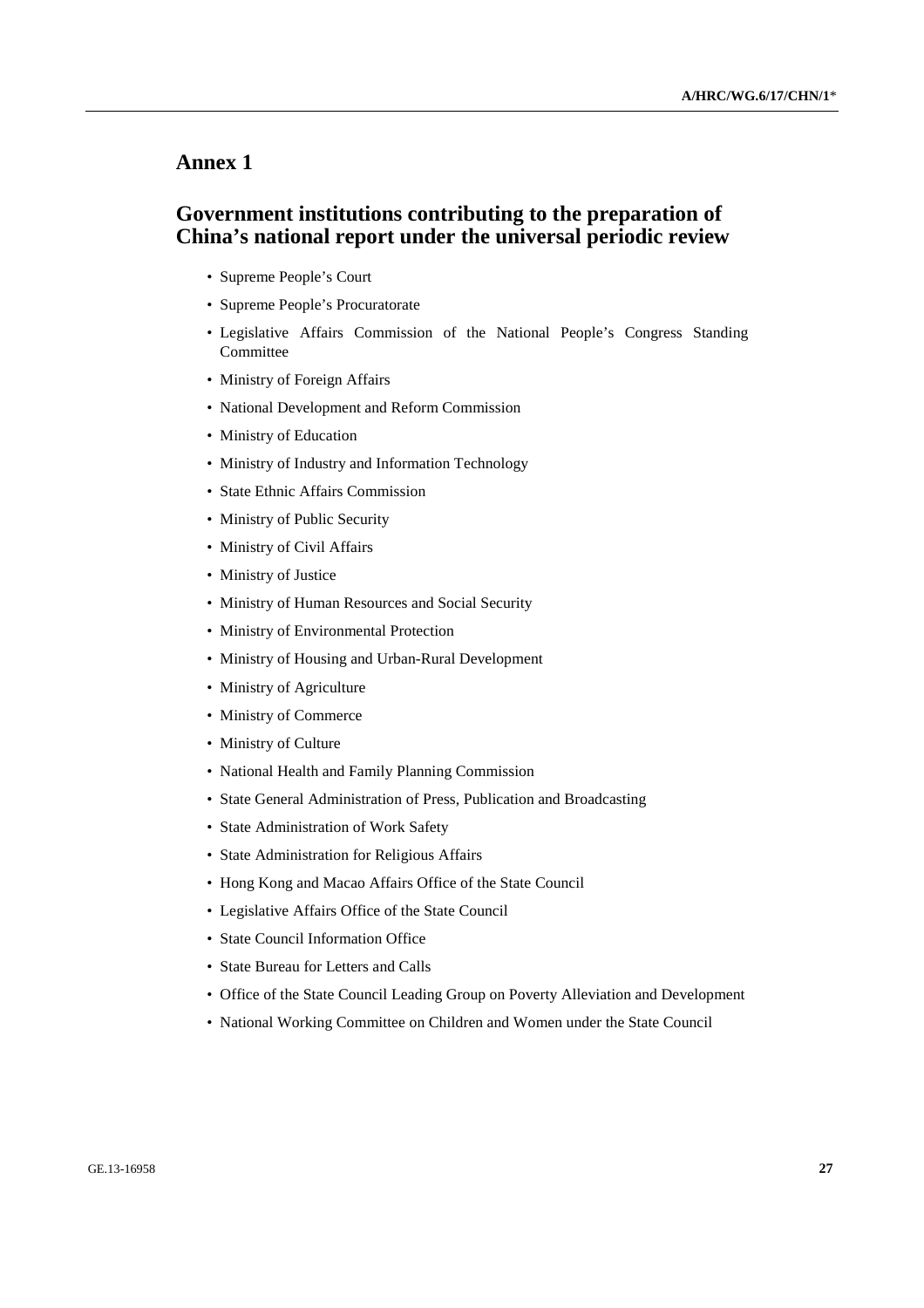## **Annex 2**

## **Non-governmental organizations and academic institutions consulted during the preparation of China's national report under the universal periodic review**

- Chinese Academy of Social Sciences
- All-China Federation of Trade Unions
- All-China Women's Federation
- China Disabled Persons' Federation
- China NGO Network for International Exchanges
- Chinese Association for International Understanding
- Chinese People's Association for Peace and Disarmament
- China Foundation for Peace and Development
- China Society for Human Rights Studies
- China Foundation for Human Rights Development
- China Care Association
- China Association of Poverty Alleviation and Development
- China Law Society
- United Nations Association of China
- Red Cross Society of China
- China Association for the Protection and Development of Tibetan Culture
- China Tibetology Research Centre
- China Ethnic Minorities Association for International Exchanges
- China Glory Society
- China Education Association for International Exchange
- All-China Lawyers Association
- Internet Society of China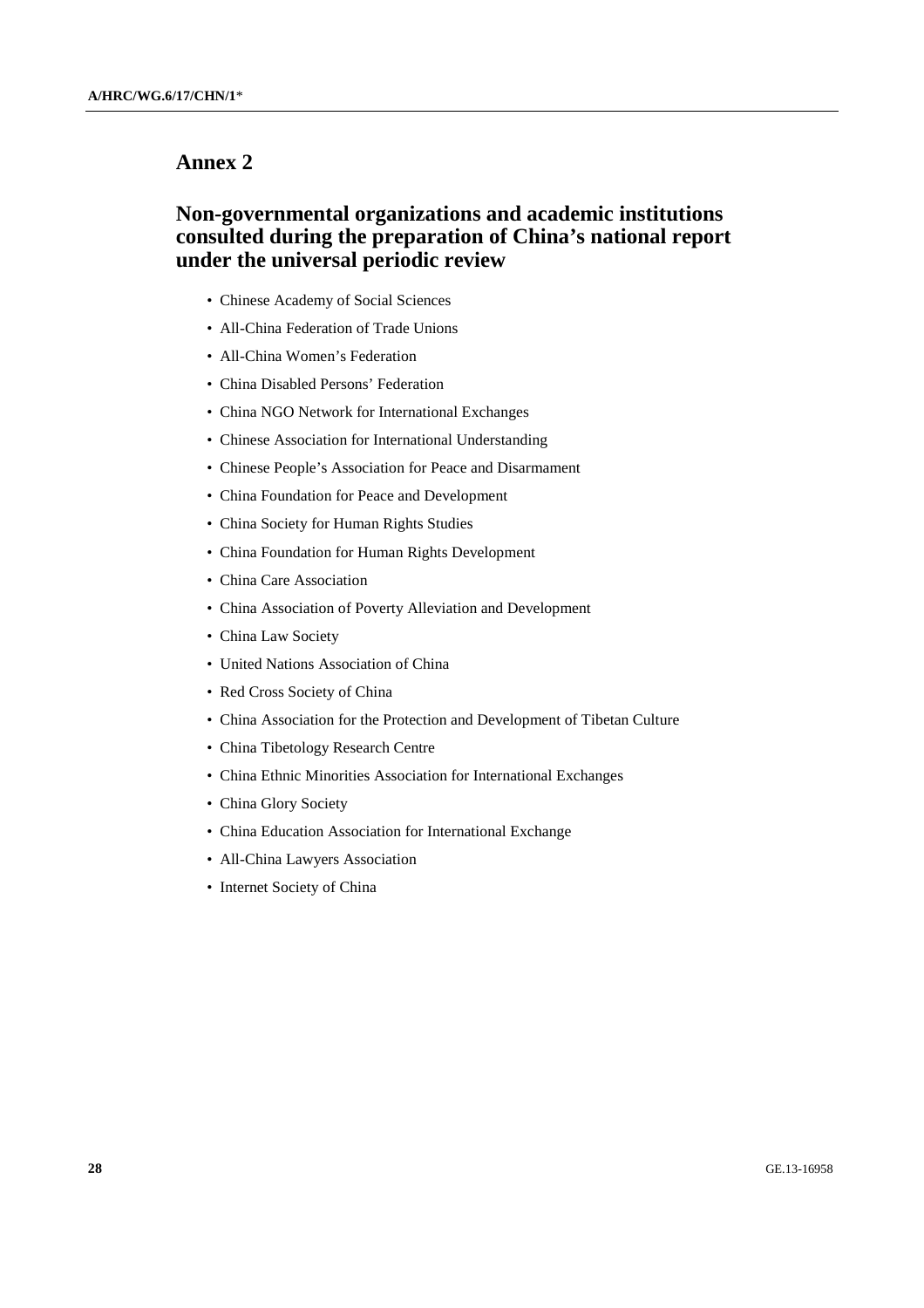## **Annex 3**

## **The 26 international human rights instruments to which China is a party**

(Includes international human rights instruments and instruments in other areas closely related to human rights. An asterisk (\*) denotes a core human rights convention.)

- 1. Convention on the Prevention and Punishment of the Crime of Genocide
- 2. Convention relating to the Status of Refugees
- 3. Protocol relating to the Status of Refugees
- 4. International Convention on the Elimination of All Forms of Racial Discrimination\*
- 5. International Convention on the Suppression and Punishment of the Crime of Apartheid
- 6. Convention on the Elimination of All Forms of Discrimination against Women\*
- 7. Convention on the Rights of the Child\*
- 8. Convention concerning Equal Remuneration for Men and Women Workers for Work of Equal Value
- 9. Convention against Torture and Other Cruel, Inhuman or Degrading Treatment or Punishment\*
- 10. Geneva Convention for the Amelioration of the Condition of the Wounded and Sick in Armed Forces in the Field
- 11. Geneva Convention for the Amelioration of the Condition of the Wounded, Sick and Shipwrecked Members of Armed Forces at Sea
- 12. Geneva Convention relative to the Protection of Civilian Persons in Time of War
- 13. Geneva Convention relative to the Treatment of Prisoners of War
- 14. Protocol Additional to the Geneva Convention of 1949, and relating to the Protection of Victims of International Armed Conflicts (Protocol I)
- 15. Protocol Additional to the Geneva Convention of 1949, and relating to the Protection of Victims of Non-International Armed Conflicts (Protocol II)
- 16. Convention concerning Vocational Rehabilitation and Employment (Disabled Persons)
- 17. Convention concerning the Rights of Association and Combination of Agricultural Workers
- 18. International Covenant on Economic, Social and Cultural Rights\*
- 19. Optional Protocol to the Convention on the Rights of the Child on the sale of children, child prostitution and child pornography
- 20. Convention concerning the Prohibition and Immediate Action for the Elimination of the Worst Forms of Child Labour
- 21. Convention concerning Minimum Age for Admission to Employment
- 22. Convention concerning Discrimination in Respect of Employment and Occupation